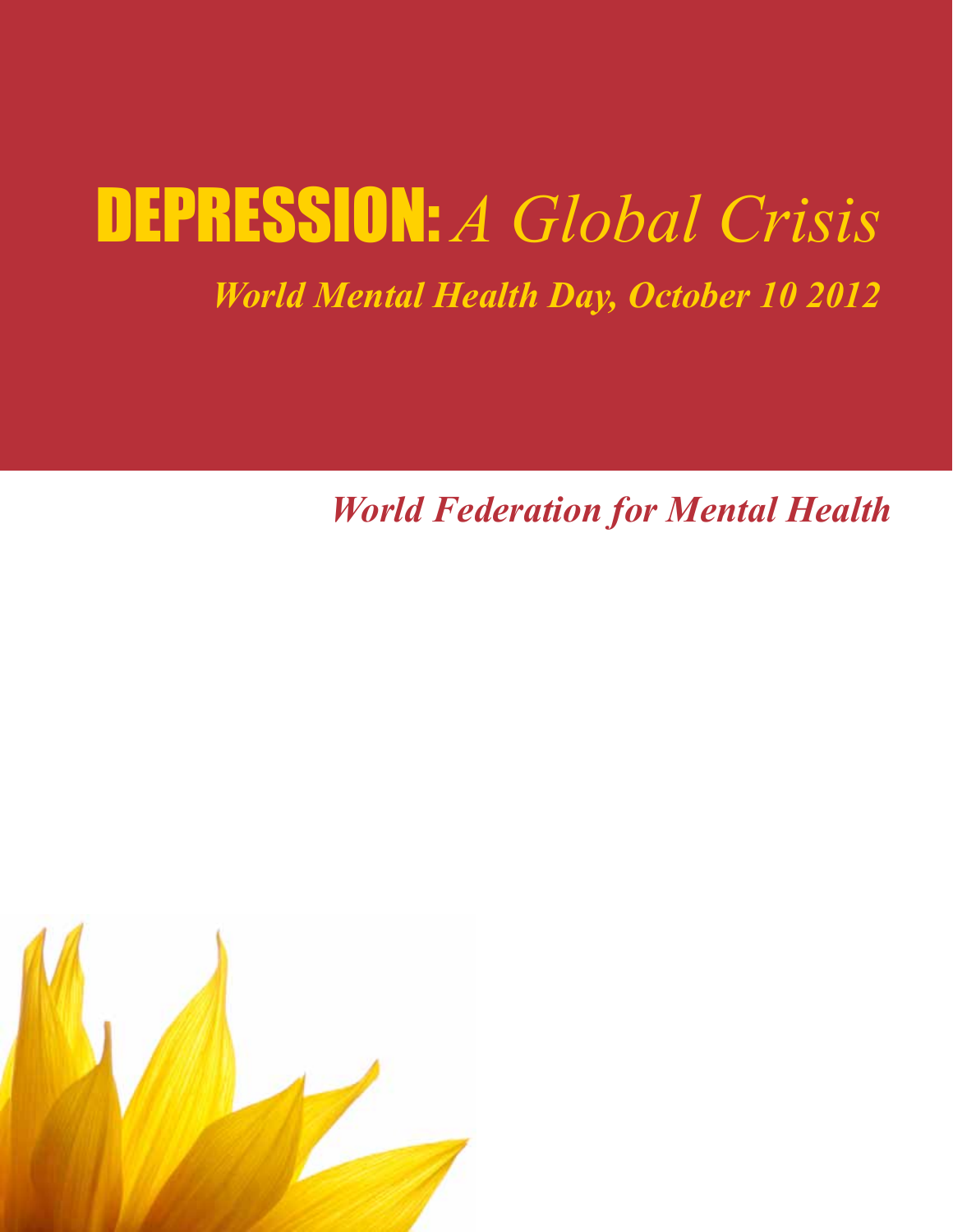

*20th Anniversary of World Mental Health Day October 10 2012*

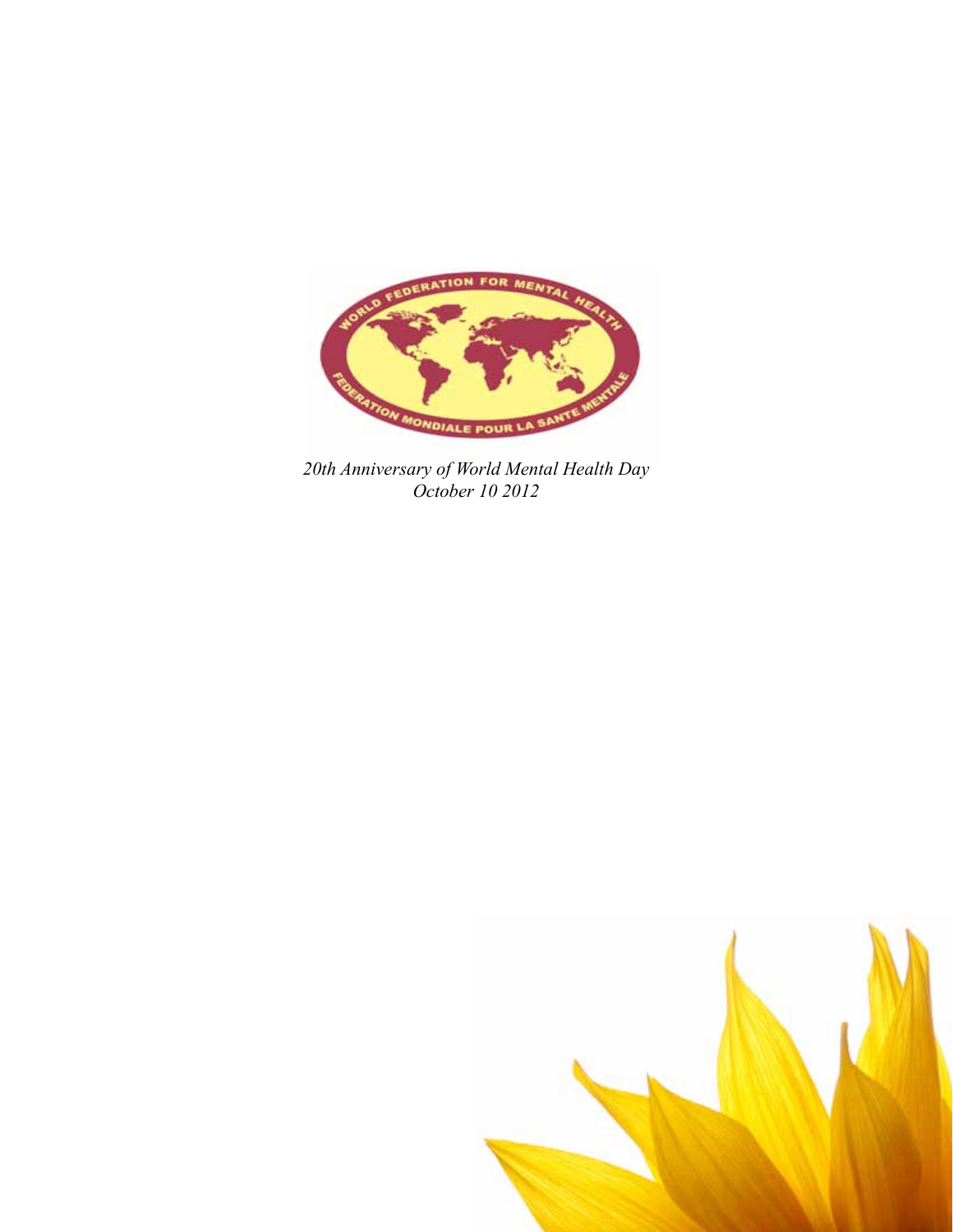# FOREWORD: *Deborah Wan*

After World Mental Health Day was initiated by the World Federation for Mental Health in 1992 many countries adopted it as a means of promoting mental health.

Every year a theme is chosen and educational materials are produced by WFMH for distribution. This year, the 20th anniversary, we have chosen DEPRESSION as the main theme. Depression can affect anyone and it is one of the most widespread illnesses, often co-existing with other serious illnesses. According to the World Health Organization, unipolar depressive disorders were ranked as the third leading cause of the global burden of disease in 2004 and will move into the first place by 2030.

The 2012 Depression package is intended to provide information about depression as a treatable illness, and to spread the message that recovery is possible and achievable. The information will be useful both in developed countries and in middle- to low-income countries that need basic information for their national and local publicity campaigns. Among the developed countries, the current economic downturn has resulted in increased unemployment, increased debts and increased insecurity resulting also in an increasing incidence of depression among the population. For middle- to low-income countries, public education on mental health is often inadequate due to limited resources. We hope this material will be useful for mental health promotion in these countries.

World Mental Health Day 2012 aims to encourage governments and civil society around the world to address depression as a widespread illness that affects individuals, their families and their peers, and to recognize that it is a treatable condition. People should be alert to the early signs of depressive disorder—it can affect anyone, from young people to seniors. It is now estimated that 350 million people globally are affected by depression, and this alarming figure is a wakeup call for us to address this global non-communicable disease.

World Mental Health Day is the signature project of the World Federation for Mental Health and its yearly information package is used in many different ways. The text can be translated for use by local organizations.

As President of the World Federation of Mental Health, I appeal to all of you to see that depression is included in your own country's health agenda. I also express my appreciation to all those involved in preparing and supporting the 2012 World Mental Health Day and applaud their energetic efforts in supporting the global agenda on depression.

Deborah Wan

President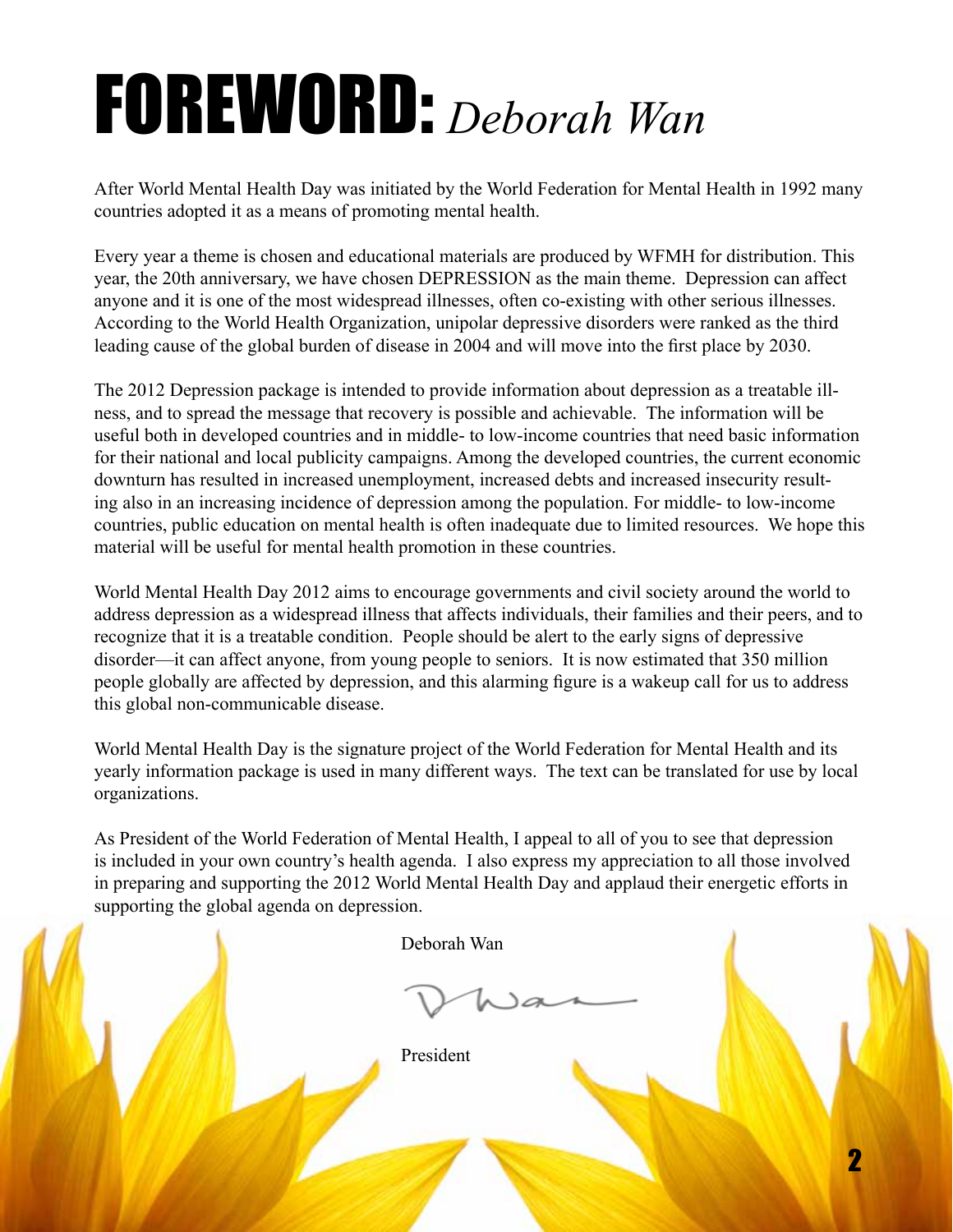# A SALUTE *to Richard Hunter (1914-2004)*

On this 20th Anniversary of World Mental Health Day we salute the founder of the event, Richard Hunter. He would have been very proud to see how wide the reach of the Day is now. He was a man with a dream that mental health concerns would be recognized as an integral part of overall health, and who felt that the mission of WFMH was to seek parity for mental health alongside physical health. He brought passion to the crusade to improve the care of people with mental illnesses, and each year without knowing it the organizers of national and local World Mental Health Day activities carry forward his vision.

Dick trained as a lawyer in the state of Minnesota, USA. His career changed direction when he registered for alternative service as a conscientious objector during World War II, having declined to serve in the armed forces. He was assigned to work as an attendant in a psychiatric hospital and spent three years at institutions in North Carolina and New Jersey. Those years forged his deep commitment to the need to improve standards of care. He was also moved by the writings of Clifford Beers (1876- 1943), who experienced severe mental illness and in recovery led a movement in the United States to reform the conditions he had experienced in mental hospitals.

After the war Dick Hunter joined the staff of the National Mental Health Foundation and later became a senior staff member of the National Mental Health Association (now Mental Health America). On his retirement, Dick was recruited as the Deputy Secretary General of the WFMH, serving in that capacity as a volunteer from 1983 until 2002, a central figure in the Federation's worldwide network. He continued to work at his office as an advisor to the Federation until a few weeks before his death in 2004.

It was Dick who promoted the idea in 1992 that mental health deserved an annual "Day," like similar observances for other causes. He saw that an international World Mental Health Day could be, in his own words, "a focal point around which global mental health advocacy could gain maximum public attention." When the suggestion came up that the World Federation for Mental Health should sponsor an international telecast, he saw a valuable opportunity. A broadcast received in many countries could become a central feature of a wider celebration linking activities not only for advocacy but for much needed public education.

He selected October 10 as the annual observance day and developed the concept of an annual theme, with the Federation assembling a packet of information that could be sent to participating organizations to allow them to follow the theme in their own way, holding local events within their own budgets. It was a practical way to spread mental health advocacy, drawing attention to the needs of people with mental illnesses and to the importance of mental health. Almost immediately some national authorities joined in, organizing large countrywide campaigns for public education. At every level the idea of participating in an international activity had resonance among those who believed that care and concern for those with mental disorders should have higher priority.

Over the years the United Nations, the World Health Organization, the Pan American Health Organization and the International Labour Organization have recognized World Mental Health Day. Events have been held in numerous cities and countries around the globe.

The World Federation for Mental Health honors Richard Hunter on this 20th Anniversary of World Mental Health Day for his conviction that advocacy would be strengthened if concerns were shared internationally, bringing people together to continue to work for improvements in care and recognition of the importance of mental health.

L. Patt Franciosi, PhD

Chair, World Mental Health Day. WFMH President 2003-2005 3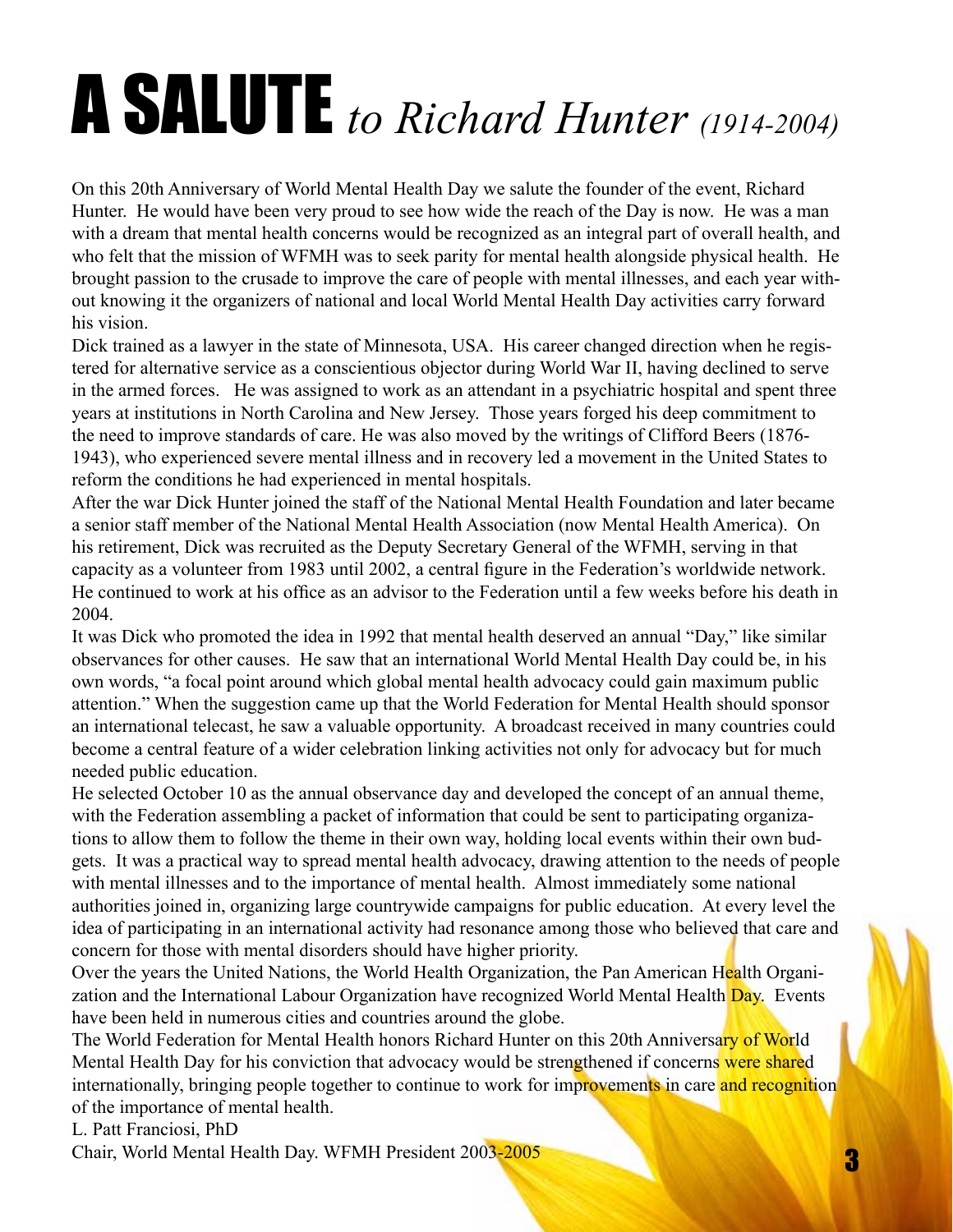### A SALUTE *to Richard Hunter (1914-2004)* WORLD MENTAL HEALTH DAY *20 years on*

World Mental Health Day was established in 1992 thanks to the work of Richard (Dick) Hunter, the Deputy Secretary General of the World Federation for Mental Health. After a period of planning the Federation proclaimed 10 October as World Mental Health Day and Dick looked for ways to build support for it. He saw the value of working with a television producer, Richard Leighton, to make a global telecast the central feature of worldwide activities. The World Health Organization agreed to become a co-sponsor, and the project was also supported by the Carter Center when former U.S. First Lady Rosalynn Carter agreed to become honorary chair of the event.

The immediate goal of the project was to draw attention to mental health as a cause common to all people across national, cultural, political and socioeconomic boundaries. The longer term goal was to establish parity for mental health with physical health in national health priorities and services. The first Day was a great success. A two-hour telecast was broadcast to 127 countries by the U.S. Information Agency WorldNet satellite network. A number of Federation officers and mental health leaders assembled in a television studio in Tallahassee, Florida in the United States for the program. Similar groups gathered in studios in other locations around the world to watch and, from some sites, to participate directly in the telecast. This was before the Internet era, and at the time it was a cutting edge use of telecommunications technology

I was the President of the World Federation for Mental Health at the time, and as co-chair of that first World Mental Health Day participated in the telecast from a television studio in Auckland, New Zealand. We were one of the sites that fed in commentary and I remain grateful to colleagues who joined me during the very early hours of that morning. In New Zealand our Minister of Health made a formal announcement in recognition of the Day and

local Federation members accompanied Joan Bolger, the wife of the Prime Minister, on a visit to community mental health facilities. Local Mental Health Associations and other NGOs organised events in other parts of the country.

The Federation's Secretariat received reports from about 40 countries that first year describing a wide range of activities to promote mental health causes. It was pleasing to see that the Day had clearly focused official and public attention in so many parts of the world, including countries where mental health was very low on political agendas and poorly resourced.

Global telecasts were also a feature of the 1993 and 1994 World Mental Health Days, but they were very expensive enterprises and there was insufficient funding to sustain them after 1994. In subsequent years emphasis was placed on the preparation and distribution of planning kits, with background information focusing on each Day's particular theme, and resources to assist with local activities. Translations from English to other languages expanded. Over time Internet distribution and the production of DVDs augmented and then largely replaced the physical distribution of the printed planning kits through the post.

Federation staff, Board members and members (international and national NGOs, affiliate

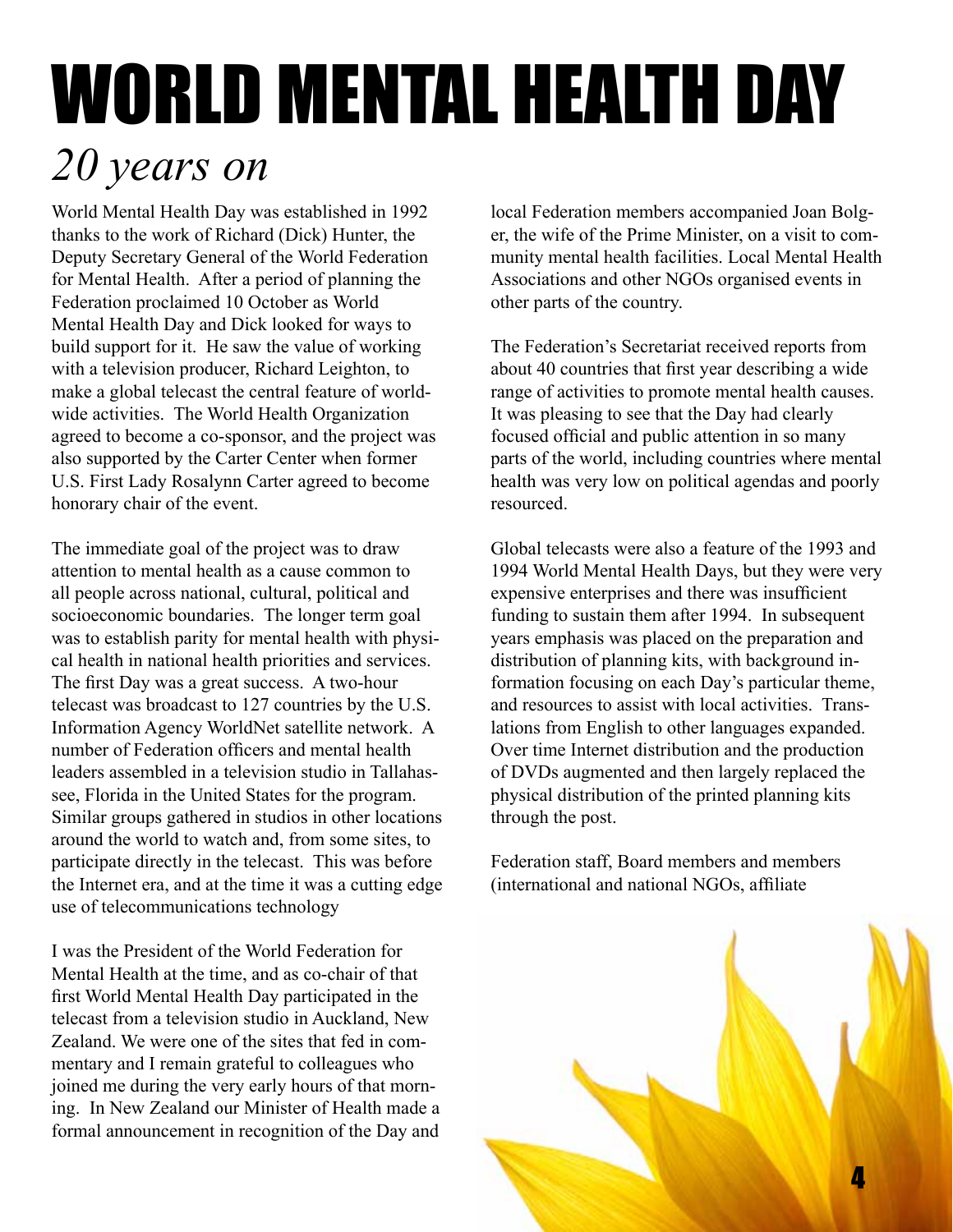organisations and individuals) all played vital roles in enlarging the reach of the program. In some countries World Mental Health Day soon expanded into a Mental Health Week or Month, with significant government and NGO engagement. The Day's growing importance in advocacy and public education was further recognized when the Secretary General of the United Nations began to release an annual message for 10 October on the year's theme.

Event organizers were encouraged from the start to send reports about their activities to the WFMH Secretariat. In addition to narrative descriptions, photographs and examples of local materials were submitted. There were many reports from the industrialized world, but staff was amazed to receive photos of marches in Kathmandu, billboard messages in Ulaan Baator, meetings in Sudan, elephants and camels carrying banners in India.... As the use of the Internet grew so did reporting about World Mental Health Day events around the world. Last year there was a lot of traffic on Facebook and **Twitter** 

Looking back over general trends in the field in the past two decades it is clear that there have been substantial changes in the place of mental health at global, national and local levels. High quality epidemiological research has helped quantify the extent and impact of mental health disorders on individuals, families and societies. They are now ranked at or near the top of public health challenges and priorities by the World Health Organization and an increasing number of its member states. There have been advances in human rights, reduction of stigma, and empowerment of service users. To a growing extent the large asylums and mental hospitals of past ages are being replaced by community mental health and support services. Increasingly, mental health services are becoming stronger and better integrated into primary health settings. Treatments are becoming more effective and readily available.

This said, there are vast differences in standards of available services between and, often, within countries. Appalling ignorance, neglect and abuse run

alongside enlightened understanding and supportive treatment and care. Some countries have not made basic steps forward. Advances in other places have been reversed or are under challenge as economies struggle or shrink and governments seek to reduce public expenditure.

World Mental Health Day remains an important vehicle to advance mental health objectives worldwide and press for continued improvements in care. It illustrates the ways in which the World Federation for Mental Health works to promote advocacy at a global level and facilitate engagement with governments as well as with local communities by way of its NGO network and outreach. It provides a time for mental health advocates to reflect on what has been accomplished and celebrate, a time to take stock of what still needs to be done and to develop plans and strategies, and a time to feel part of an international family with common concerns and ambitions.

Prof Max Abbott WFMH President 1991-1993 Pro Vice-Chancellor and Dean Faculty of Health & Environmental Sciences AUT University (North Shore), New Zealand

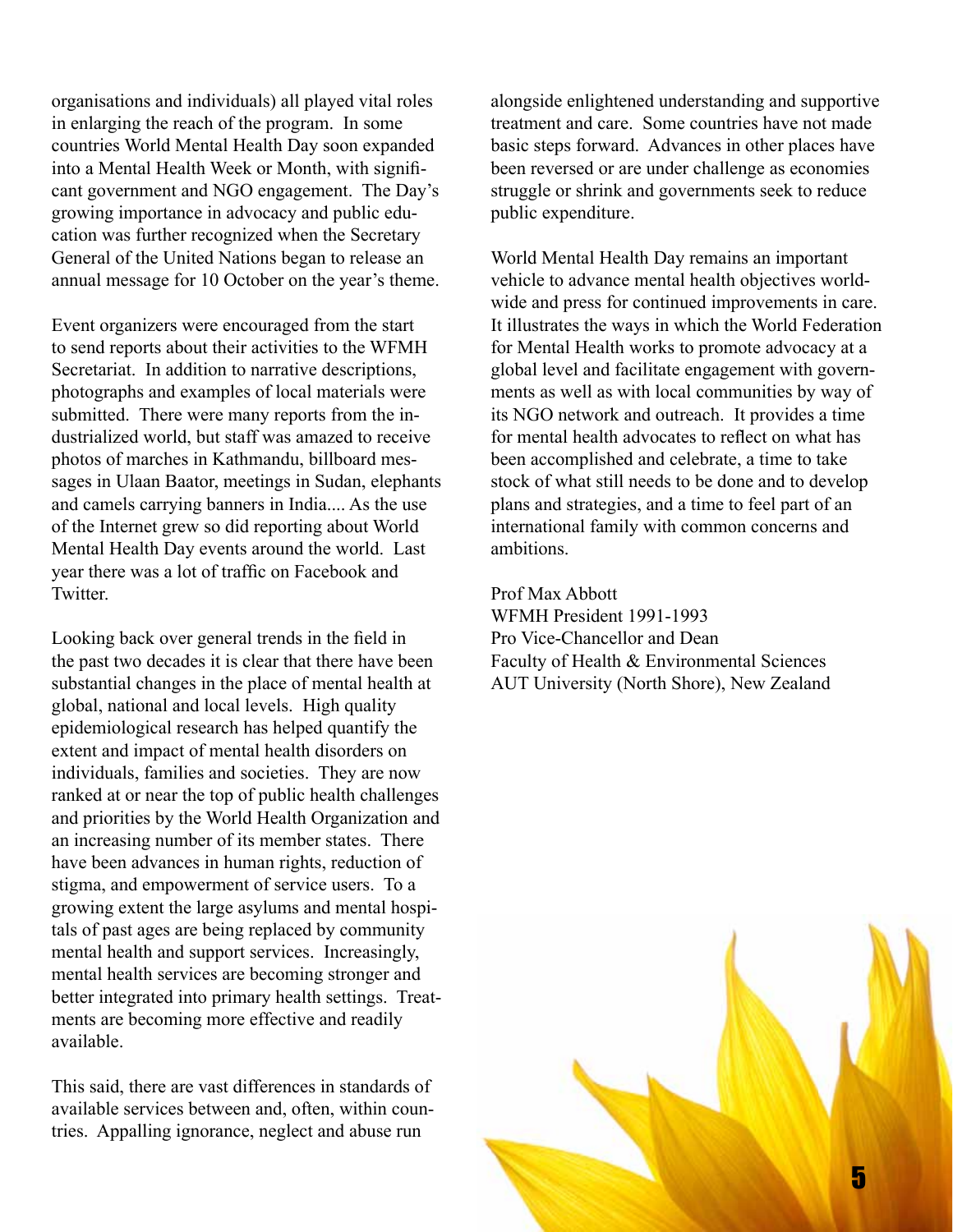### DEPRESSION *A Global Public Health Concern*

*Developed by Marina Marcus, M. Taghi Yasamy, Mark van Ommeren, and Dan Chisholm, Shekhar Saxena WHO Department of Mental Health and Substance Abuse* 

Depression is a significant contributor to the global burden of disease and affects people in all communities across the world. Today, depression is estimated to affect 350 million people. The World Mental Health Survey conducted in 17 countries found that on average about 1 in 20 people reported having an episode of depression in the previous year. Depressive disorders often start at a young age; they reduce people's functioning and often are recurring. For these reasons, depression is the leading cause of disability worldwide in terms of total years lost due to disability. The demand for curbing depression and other mental health conditions is on the rise globally. A recent World Health Assembly called on the World Health Organization and its member states to take action in this direction (WHO, 2012).

#### **What is depression?**

Depression is a common mental disorder that presents with depressed mood, loss of interest or pleasure, decreased energy, feelings of guilt or low self-worth, disturbed sleep or appetite, and poor concentration. Moreover, depression often comes with symptoms of anxiety. These problems can become chronic or recurrent and lead to substantial impairments in an individual's ability to take care of his or her everyday responsibilities. At its worst, depression can lead to suicide. Almost 1 million lives are lost yearly due to suicide, which translates to 3000 suicide deaths every day. For every person who completes a suicide, 20 or more may attempt to end his or her life (WHO, 2012).

There are multiple variations of depression that a person can suffer from, with the most general distinction being depression in people who have or do not have a history of manic episodes.

- *Depressive episode* involves symptoms such as depressed mood, loss of interest and enjoyment, and increased fatigability. Depending on the number and severity of symptoms, a depressive episode can be categorized as mild, moderate, or severe. An individual with a mild depressive episode will have some difficulty in continuing with ordinary work and social activities, but will probably not cease to function completely. During a severe depressive episode, on the other hand, it is very unlikely that the sufferer will be able to continue with social, work, or domestic activities, except to a very limited extent.
- *• Bipolar affective disorder* typically consists of both manic and depressive episodes separated by periods of normal mood. Manic episodes involve elevated mood and increased energy, resulting in over-activity, pressure of speech and decreased need for sleep.

While depression is the leading cause of disability for both males and females, the burden of depression is 50% higher for females than males (WHO, 2008). In fact, depression is the leading cause of disease burden for women in both high-income and low- and middle-income countries (WHO, 2008). Research in developing countries suggests that maternal depression may be a risk factor for poor growth in young children (Rahman et al, 2008). This risk factor could mean that maternal mental health in low-income countries may have a substantial influence on growth during childhood, with the effects of depression affecting not only this generation but also the next.

#### **Managing depression**

Depression is a disorder that can be reliably diagnosed and treated in primary care. As outlined in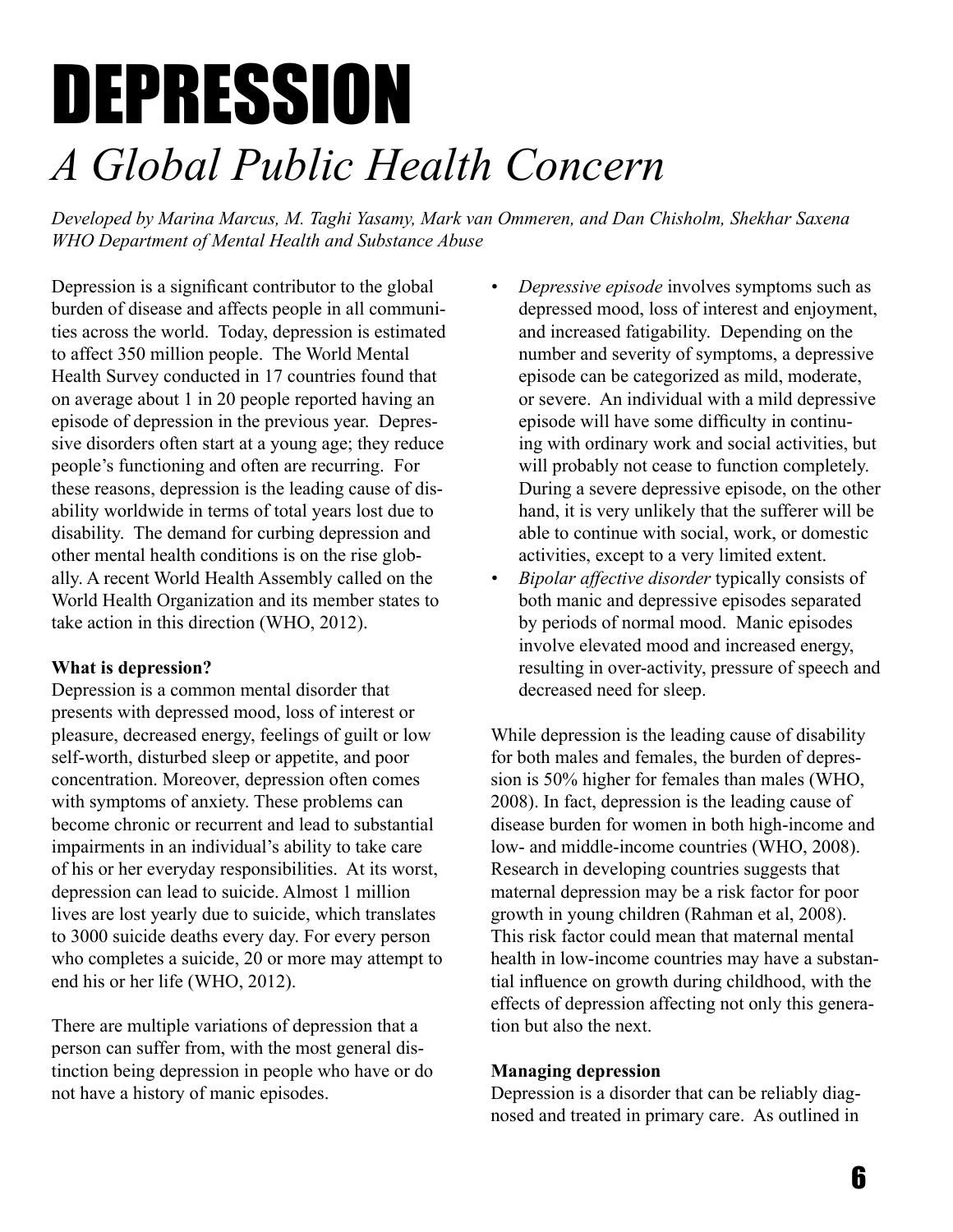the WHO mhGAP Intervention Guide, preferable treatment options consist of basic psychosocial support combined with antidepressant medication or psychotherapy, such as cognitive behavior therapy, interpersonal psychotherapy or problem-solving treatment. Antidepressant medications and brief, structured forms of psychotherapy are effective. Antidepressants can be a very effective form of treatment for moderate-severe depression but are not the first line of treatment for cases of mild or sub-threshold depression. As an adjunct to care by specialists or in primary health care, self-help is an important approach to help people with depression. Innovative approaches involving self-help books or internet-based self-help programs have been shown to help reduce or treat depression in numerous studies in Western countries (Andrews et al, 2011).

#### **Treatment effectiveness in resource-constrained settings**

Over the past decade, a number of clinical trials have shown the effectiveness of treatment for depression across a range of resource settings.

- *• Uganda:* A trial carried out in rural Uganda, for example, showed that group interpersonal psychotherapy substantially reduced the symptoms and prevalence of depression among 341 men and women meeting criteria for major or subsyndromal depression (Bolton et al, 2003).
- *Chile:* A trial was conducted with 240 low-income women suffering from major depression to examine the effectiveness of a multi-component intervention that included psycho-educational group intervention, structured and systematic follow-up, and drug treatment for those with severe depression. The trial found that there was a substantial difference in favor of the collaborative care program as compared to standard care in primary care. A depression test administered at the 6-month follow up point showed that 70% of the stepped-care group had recovered, as compared with 30% of the usual-care group (Araya et al, 2006).
- *India:* A trial was conducted to test the effectiveness of an intervention led by lay health counselors in primary care settings to improve

outcomes for people with depression and anxiety disorders. The intervention consisted of case management and psychosocial interventions led by a trained lay health counselor, as well as supervision by a mental health specialist and medication from a primary care physician. The trial found that patients in the intervention group were more likely to have recovered at 6 months than patients in the control group, and therefore that an intervention by a trained lay counselor can lead to an improvement in recovery from depression (Patel et al, 2010).

Despite the known effectiveness of treatment for depression, the majority of people in need do not receive it. Where data is available, this is globally fewer than 50%, but fewer than 30% for most regions and even less than 10% in some countries. Barriers to effective care include the lack of resources, lack of trained providers, and the social stigma associated with mental disorders.

#### **Reducing the burden of depression**

While the global burden of depression poses a substantial public health challenge, both at the social and economic levels as well as the clinical level, there are a number of well-defined and evidencebased strategies that can effectively address or combat this burden. For common mental disorders such as depression being managed in primary care settings, the key interventions are treatment with generic antidepressant drugs and brief psychotherapy. Economic analysis has indicated that treating depression in primary care is feasible, affordable and cost-effective.

The prevention of depression is an area that deserves attention. Many prevention programs implemented across the lifespan have provided evidence on the reduction of elevated levels of depressive symptoms. Effective community approaches to prevent depression focus on several actions surrounding the strengthening of protective factors and the reduction of risk factors. Examples of strengthening protective factors include school-based programs targeting cognitive, problem-solving and social skills of chil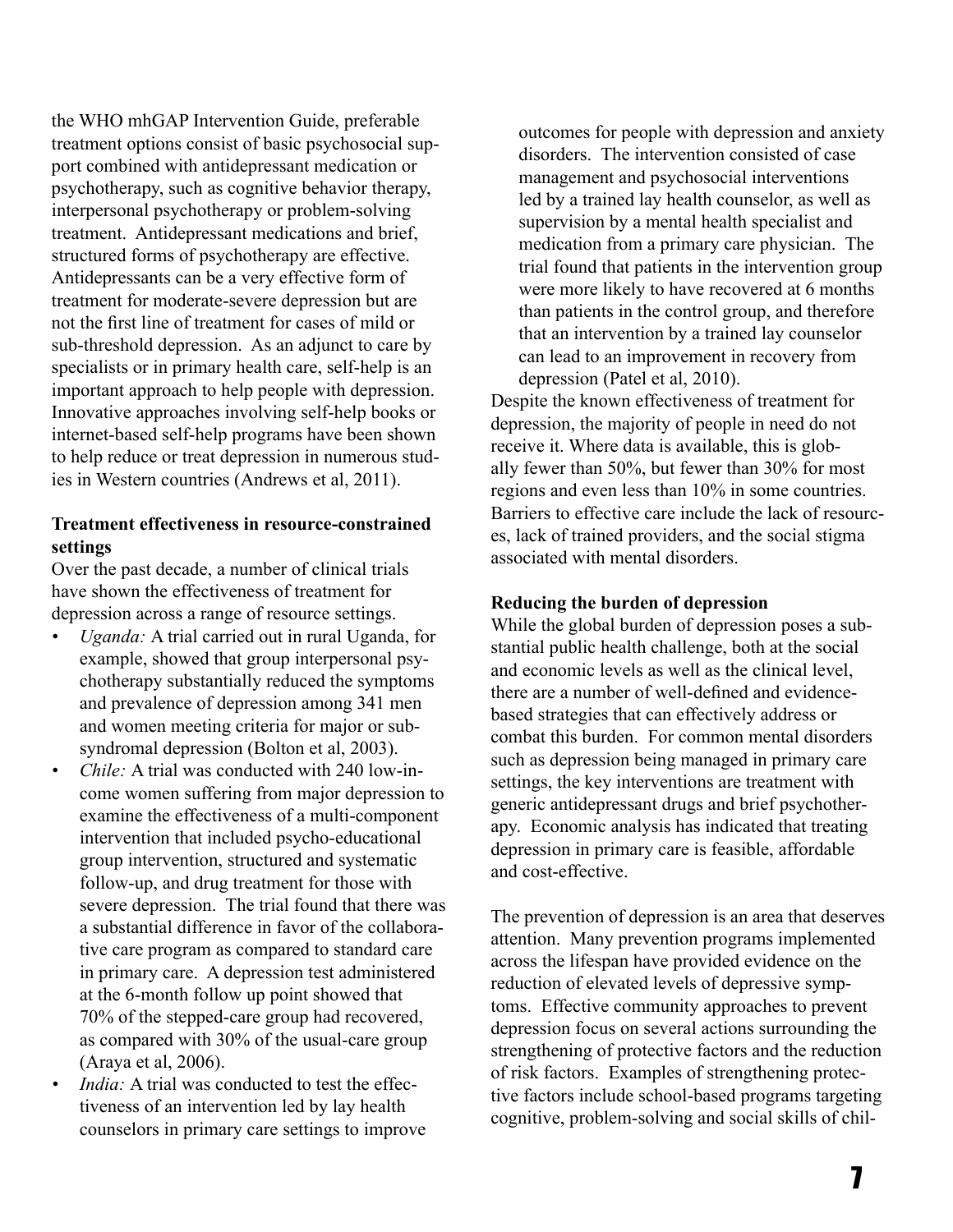dren and adolescents as well as exercise programs for the elderly. Interventions for parents of children with conduct problems aimed at improving parental psychosocial well-being by information provision and by training in behavioral childrearing strategies may reduce parental depressive symptoms, with improvements in children's outcomes.

#### **Conclusion**

Depression is a mental disorder that is pervasive in the world and affects us all. Unlike many largescale international problems, a solution for depression is at hand. Efficacious and cost-effective treatments are available to improve the health and the lives of the millions of people around the world suffering from depression. On an individual, community, and national level, it is time to educate ourselves about depression and support those who are suffering from this mental disorder.

#### **References**

Andrews G, Cuijpers P, Craske MG, McEvoy P, Titov N. Computer therapy for the anxiety and depressive disorders is effective, acceptable and practical health care: a meta-analysis. PLoS One. 2010 Oct 13;5(10):e13196.

Araya R, Flynn T, Rojas G, Fritsch R, Simon G. Cost-effectiveness of a primary care treatment program for depression in low-income women in Santiago, Chile. Am J Psychiatry. 2006;163:1379–87.

Bolton P, Bass J, Neugebauer R, et al. Group interpersonal psychotherapy for depression in rural Uganda randomized controlled trial. JAMA. 2003;289(23):3117-3124.

Patel V., Weiss H.A., Chowdhary N., Naik S., Pednekar S., Chatterjee S., De Silva M.J., (...), Kirkwood B.R. Effectiveness of an intervention led by lay health counsellors for depressive and anxiety disorders in primary care in Goa, India (MANAS): A cluster randomised controlled trial (2010) The Lancet, 376 (9758), pp. 2086-2095.

Rahman A, Patel V, Maselko J, Kirkwood B. The neglected 'm' in MCH programmes–why mental health of mothers is important for child nutrition. Trop Med Int Health 2008; 13: 579-83

World Health Organization 2008, The Global Burden of Disease 2004 update. http://www.who.int/healthinfo/global\_burden\_disease/GBD\_ report\_2004update\_full.pdf Accessed 16.6.2012

World Health Organization, World suicide prevention day 2012. http://www. who.int/mediacentre/events/annual/world\_suicide\_prevention\_day/en/ Accessed 16.6.2012

World Health Organization, Sixty-fifth world health assembly 2012. http:// www.who.int/mediacentre/events/2012/wha65/journal/en/index4.html Accessed 16.6.20120

World Health Organization. mhGAP intervention guide for mental, neurological and substance use disorders in non-specialized health settings 2010. http:// whqlibdoc.who.int/publications/2010/9789241548069\_eng.pdf Accessed 16.6.2012

> **"A SOLUTION FOR DEPRESSION IS AT HAND... EFFICACIOUS AND COST-EFFECTIVE TREATMENTS ARE AVAILABLE TO IMPROVE THE HEALTH AND THE LIVES OF MILLIONS OF PEOPLE AROUND THE WORLD..."**

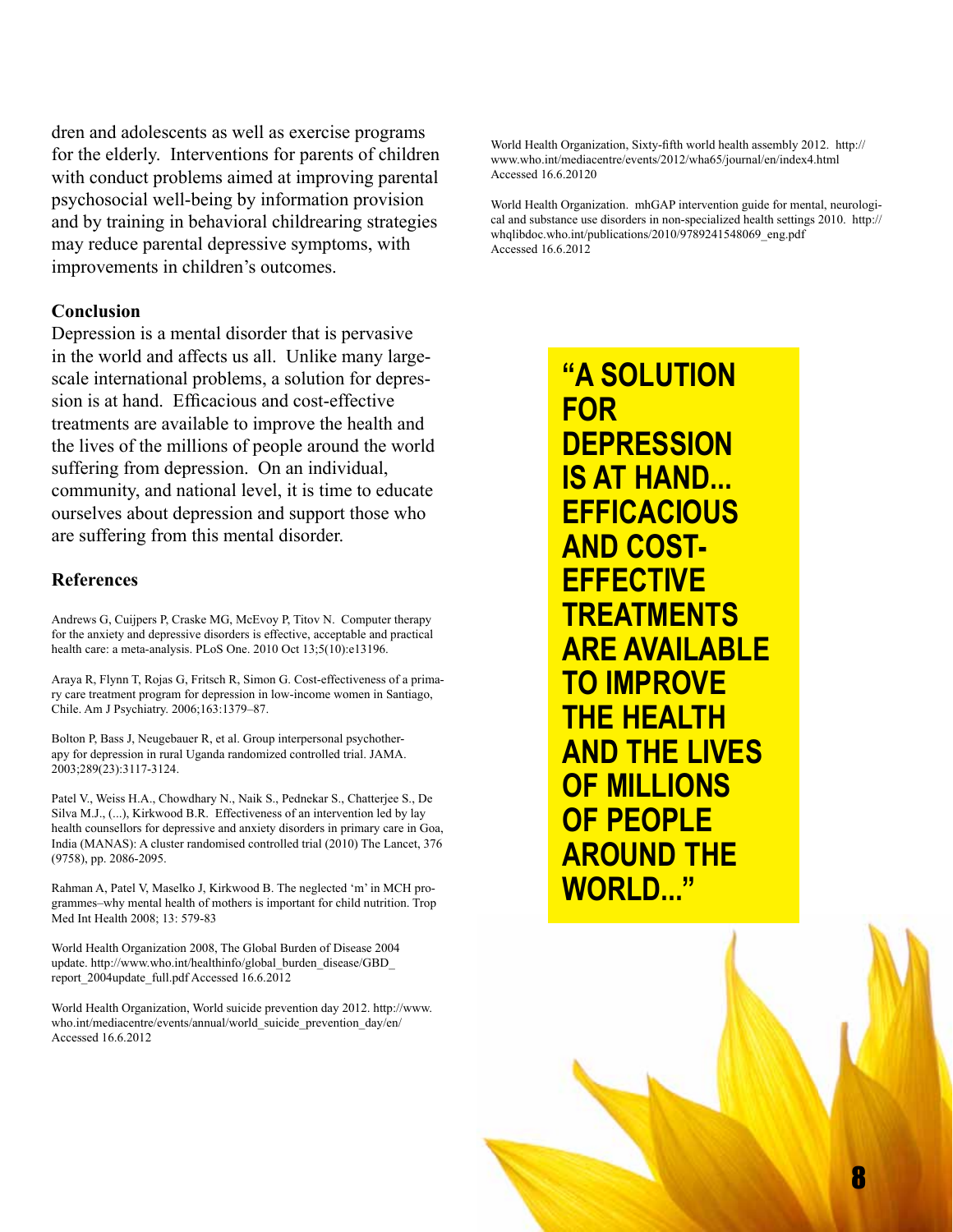### FACT SHEET *Depression around the World*

Who gets depression varies considerably across the populations of the world. Lifetime prevalence rates range from approximately 3 percent in Japan to 16.9 percent in the United States, with most countries falling somewhere between 8 to 12 percent. (1) The lack of standard diagnostic screening criteria makes it difficult to compare depression rates cross-nationally. In addition, cultural differences and different risk factors affect the expression of the disorder. (2) We do know that the symptoms of depression can be identified in all cultures. (3) Worldwide, there are certain risk factors that make some more likely to get depression than others.

- Gender. Depression is two to three times more common in women, although a few studies, particularly from Africa have not shown this. (4)
- Economic disadvantages, that is, poverty. (5)
- Social disadvantages, such as low education. (6)
- Genetics. If you have someone in your immediate family with the disorder, you are two to three times more likely to develop depression at some point in your life. (7)
- Exposure to violence. (8)
- Being separated or divorced, in most countries,especially for men. (9)
- Other chronic illness.

#### **Getting Help, Worldwide**

There are many possible treatments for depression; and equally, if not more, barriers to getting treatment. Fewer than 25 percent of people across the world have access to treatments for depression. (10) The World Health Organization recently studied what it calls the "treatment gaps" in mental health care and found that worldwide, the median rate for untreated depression is approximately 50 percent. (11) In some countries, fewer than 10 percent of people with depression receive any treatment. (12)

When people do get treatment, it is often inadequate.

A few snapshots from around the world:

- A 2007 international household survey of 84,850 respondents in 17 countries found that unmet needs for mental health treatment are pervasive and especially deserving of concern in less-developed countries. (13)
- An international study looking at six locations (Spain, Israel, Australia, Brazil, Russia and the United States) found it unlikely that a person would receive treatment for depression even after seeing a primary care health practitioner and being diagnosed with depression. This study found the probability of receiving treatment for depression was more influenced by the existing health care systems and financial barriers than by the clinical characteristics of individual patients. (14)
- In a recent literature review, researchers reported that only 14 percent of people in Belgium seek treatment within a year of onset of depression. (15)
- A recent study of several Latin American countries found a significant treatment gap for depression in the elderly. This study, in Peru, Mexico and Venezuela, found that most participants with symptoms had never received treatment. (16)
- There are only 26 psychiatrists for approximately 80 million inhabitants of Ethiopia, according to a recent survey. (17) Some countries have only a single psychiatrist. In many countries around the world there are a limited number of health professionals available or trained to provide effective treatments.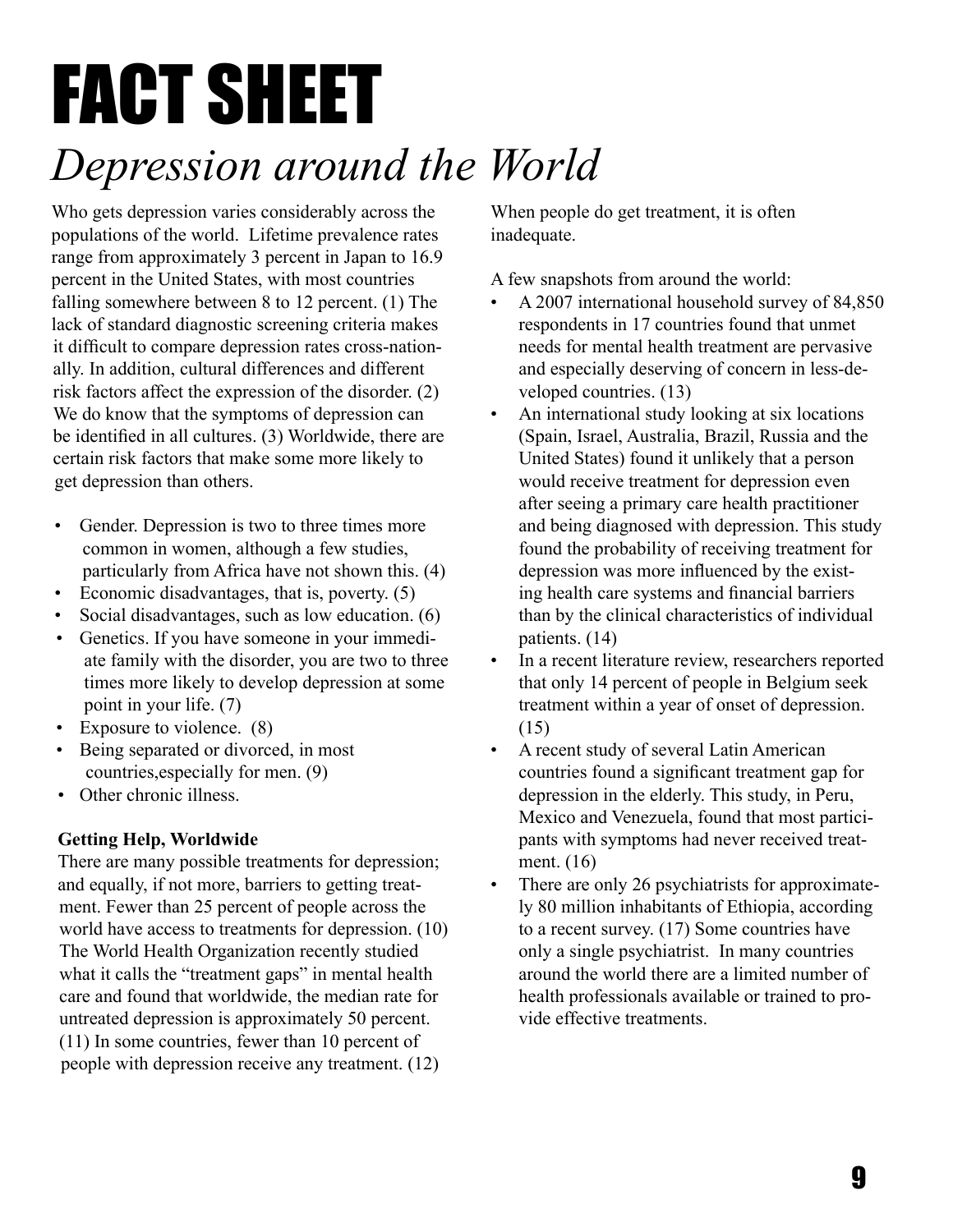If you or someone you know is depressed, finding appropriate treatment can be difficult, depending upon where you live and the resources available to you. While many treatments can be provided and monitored in primary care, (18) barriers to effective care include the lack of resources and lack of trained providers. Even some of the symptoms of depression can be a barrier to treatment. A person may feel too tired or too overwhelmed to get help.

The first step to finding help is to begin in your community, with resources familiar to you. Try to talk with a healthcare practitioner. If there is no healthcare provider in your community, talk with a representative from non-governmental organizations (NGOs). An estimated 93 percent of African countries and 80 percent of Southeast Asian countries have NGOs in the mental health sector. (19)

These organizations provide diverse services—including counseling, advocacy, informal support, suicide prevention, substance abuse/misuse counseling, and research. In some communities, the NGOs provide the only programs available; in others, they complement existing programs.

If there is a university nearby, its departments of psychiatry or psychology may be able to help. Or consider a telephone directory or community resource book, and look under "mental health," "social services," "suicide prevention," "crisis" intervention," "hotlines," "hospitals," "health clinics," "physicians," or "health." Another source of treatment and support could be a traditional healer, common in many countries and cultures.

Depression may be unfamiliar to people who are trying to help you. Talk to them about the information you have learned in this document. If you cannot find the help you need, you may need to seek treatment farther away. Utilizing the Internet to find information could be very helpful. If you don't have access, go to a local library or NGO with the resource list at the end of this publication.

#### **Living with Depression**

Living with depression, especially if it is chronic or recurring, can make you feel exhausted, overwhelmed and helpless. These feelings can often make you want to give up. Recognizing that these negative thoughts are part of your depression is one step toward recovery. It is important to take good care of yourself throughout your treatment. This can be hardest in the beginning, especially before your treatment begins to work.

#### **Taking Care of Yourself**

Depression is real. It is an illness of the brain that usually requires some form of treatment. It is important for you to recognize this, to take the illness seriously, and to take good care of yourself.

Depression can make even the simplest parts of daily living very difficult. If possible, there are some things you can do to make yourself feel better, even if only slightly. Your health care practitioner may make some of these suggestions as well.

- Consider some form of exercise daily. Exercise is good for both physical and mental health. Establishing a regular exercise routine will help maintain a healthy weight and reduce stress
- levels, important for someone with depression.
- Try to eat a healthy balanced diet every day. A healthy diet, which includes whole grains, fresh fruits and vegetables, protein, and is low in fat, will help keep your body healthy.
- There are many relaxation techniques to lower your stress, including meditation and deep breathing, which can help with depression. These techniques, widely used around the world, are a low-cost way to lower stress.
- Maintain healthy sleep habits, as much as possible. Set up a regular routine for bedtime and morning to be sure you are getting enough sleep, but not too much sleep.
- Avoid and reduce stress. Stress, both at work and home, can increase your feelings of depression. It is important to avoid stress in your daily life.
- Keep your working hours predictable and manageable. Openly communicate with family mem-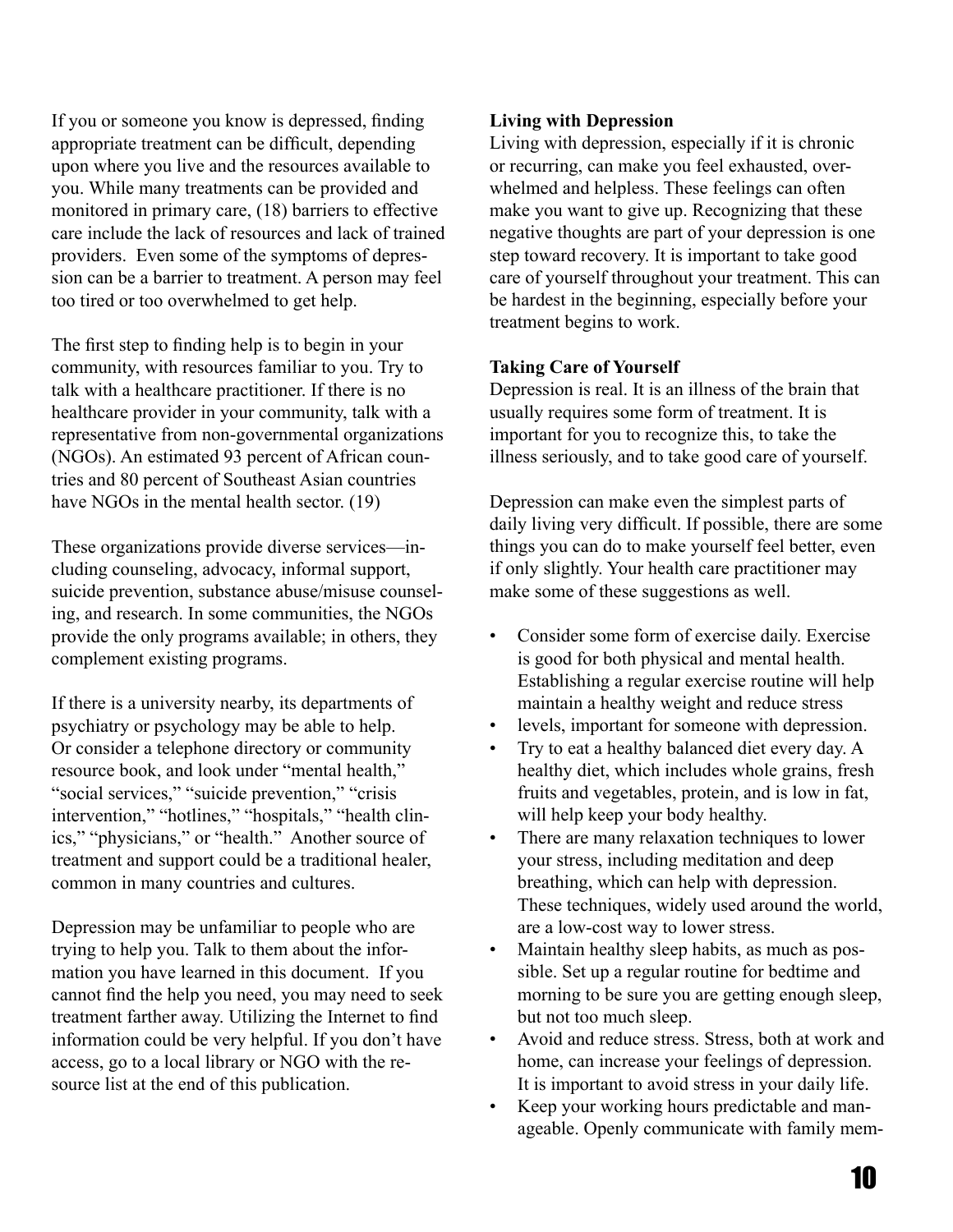bers and loved ones about what is going on in your life to foster better relationships and elicit their support.

- Limit or curtail alcohol or substance use or abuse. Use of these substances may worsen your symptoms of depression or interfere with your prescribed medications.
- Create a daily routine. Organizing and planning your day will help to manage the many daily life tasks that you have to do. Create and maintain a monthly calendar.
- Be patient with yourself. For someone with depression, even the smallest tasks can seem impossible.

If you can't find the energy to go for a walk today, then just stand outside for a little while and get some fresh air. If you can't make a healthy meal for yourself, try to eat a piece of fruit. If you are finding yourself unable to sleep, consider learning meditation or other relaxation techniques. If you are sleeping all of the time, consider ways to spend less time in bed. These things will not make your depression go away, but they may make your day feel a little bit easier.

#### **Seeking Support**

A network of family and friends can make all the difference for someone with depression. Seek out friends and family, as well as local organizations, for help in taking care of you.

#### *Friends and Family*

Family members and close friends can be a significant source of support for you in coping with your depression.

- They can make you feel like you are not alone.
- They can listen to you.
- They can help you to find resources and learn all you can about depression.
- They can help you maintain a healthy lifestyle every day.
- They can help you stick to your treatment plan.

Seek out friends who will stick by you and help you through tough times. Ask them for specific help with

daily routines, such as getting to therapy, exercising with you and encouraging you to take good care of yourself.

You may need to educate your friends about your depression. They may not understand that depression is an illness and requires treatment. They may expect that you can just pull it together and get better. They may think they can cheer you up. Consider sharing this World Mental Health Day information with them.

#### *Peer Support Groups*

Peer support groups, or group meetings with other people with depression, can be helpful for some people. These groups, especially when well run and organized, provide insight into day-to-day coping with the disorder

Research has shown these groups to be helpful in particular areas, such as providing support, helping participants cope with problems and crises, and enabling participants to stick to treatment plans. (20) However, a recent systematic review found that more research is needed to fully understand and evaluate what conditions make these groups effective. Currently most existing peer-to-peer communities have been evaluated only in conjunction with additional interventions and interactions with healthcare professionals that coincide with participation in support groups. (21)

To locate a peer support group in your community, consult referral hotlines of professional organizations, including your state, regional or provincial mental health association. Another possibility is a peer support group on the Internet. Currently, there are multiple organizations running these groups, reaching across the world. There is limited amount of research on the quality of these support groups and their impact on the symptoms of depression. (22)

Nonetheless, depending upon where you live, it may be worthwhile investigating whether an online support group could be helpful for you. As with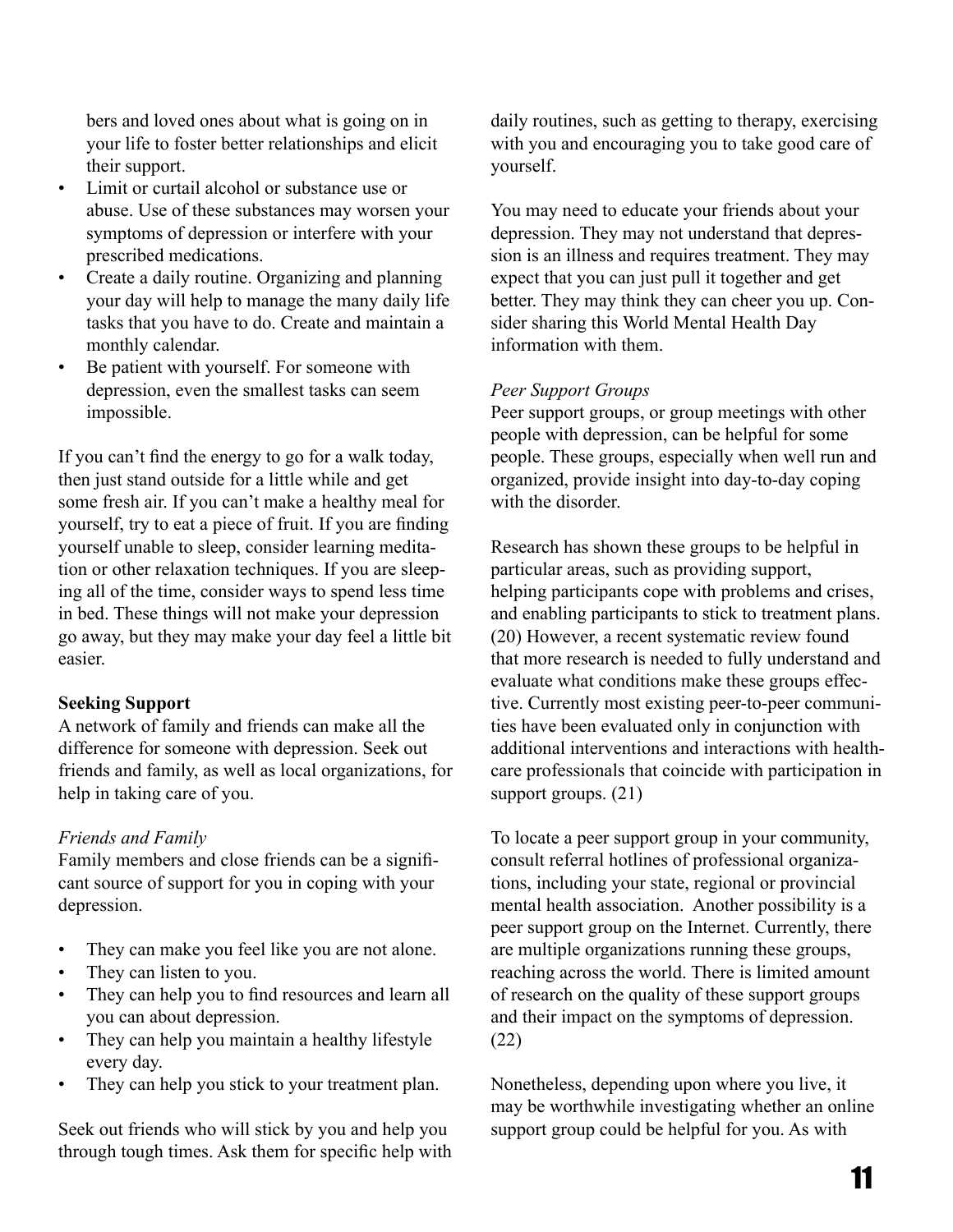any online service, please exercise caution when considering it and spend some time researching the organization and the kind of support group they are running. This could include corresponding with the organization and asking them how they determine who can participate in the group and how they monitor the group. Or talk to your healthcare provider or another depression organization to see if they have heard about this group. Finally, another possibility is to ask to talk with or correspond with someone who has participated in the support group. Although peer support groups are not for everyone, participation may make you feel less isolated and alone, and provide you with an opportunity to see how others with the disorder are successfully managing their lives. They also offer structured activities to cope with your illness.

#### *Mental Health Organizations*

Many local community organizations, together with national organizations, can help by providing information and resources on many issues, from finding mental health service providers to resolving insurance matters or employment issues. See the Resources section at the end of this document for local organizations.

#### **Recovery**

In many places around the world, mostly developed nations, there has been increasing emphasis on recovery and active illness management for people with mental disorders, including depression. Born out of substance abuse and addiction programs, the recovery model emphasizes the following:

- Finding hope;
- Personal empowerment in your own treatment and wellness;
- Expanding your knowledge about your illness and its treatments;
- Establishing support networks and seeking inclusion;
- Developing and refining coping strategies;
- Creating a secure home base;
- Defining a sense of meaning for your life.

Some have pointed to two different models of recovery, one developed by practitioners, the other by patients/mental health consumers. Both, however, involve these three points: (1) Each person's path to recovery is unique; (2) recovery is a process, not an end point; and (3) recovery is an active process, in which the individual takes responsibility for the outcome, with success depending primarily on collaboration with helpful friends, family, the community and professional supports. (23)

Recovery, as a movement, also has its roots in what is seen as a disconnect between health practitioners seeing success in treatment and patients still not feeling well. Many patients with depression report residual depression symptoms despite apparently successful treatment. These same patients felt that successful treatment and recovery should involve psychological well-being. (24) This angle has lead to efforts by some to better link treatment success measures with patient well-being. For example, a group in Scotland has developed what they call the Scottish Recovery Indicator, which is a complicated tool to help mental health services ensure that their activities are focused on supporting the recovery of the people who use their services. (See www.scottishrecoveryindicator.net/).

There are hundreds of recovery-based resources across the world. In the United States, one such program is the Wellness Recovery Action Plan, which recommends five actions for recovery:

- 1) Believe in yourself and your recovery.
- 2) Take personal responsibility.
- 3) Educate yourself.
- 4) Stand up for yourself.
- 5) Learn how to both receive and give support. (25)

#### **"BELIEVE IN YOURSELF AND YOUR RECOVERY"**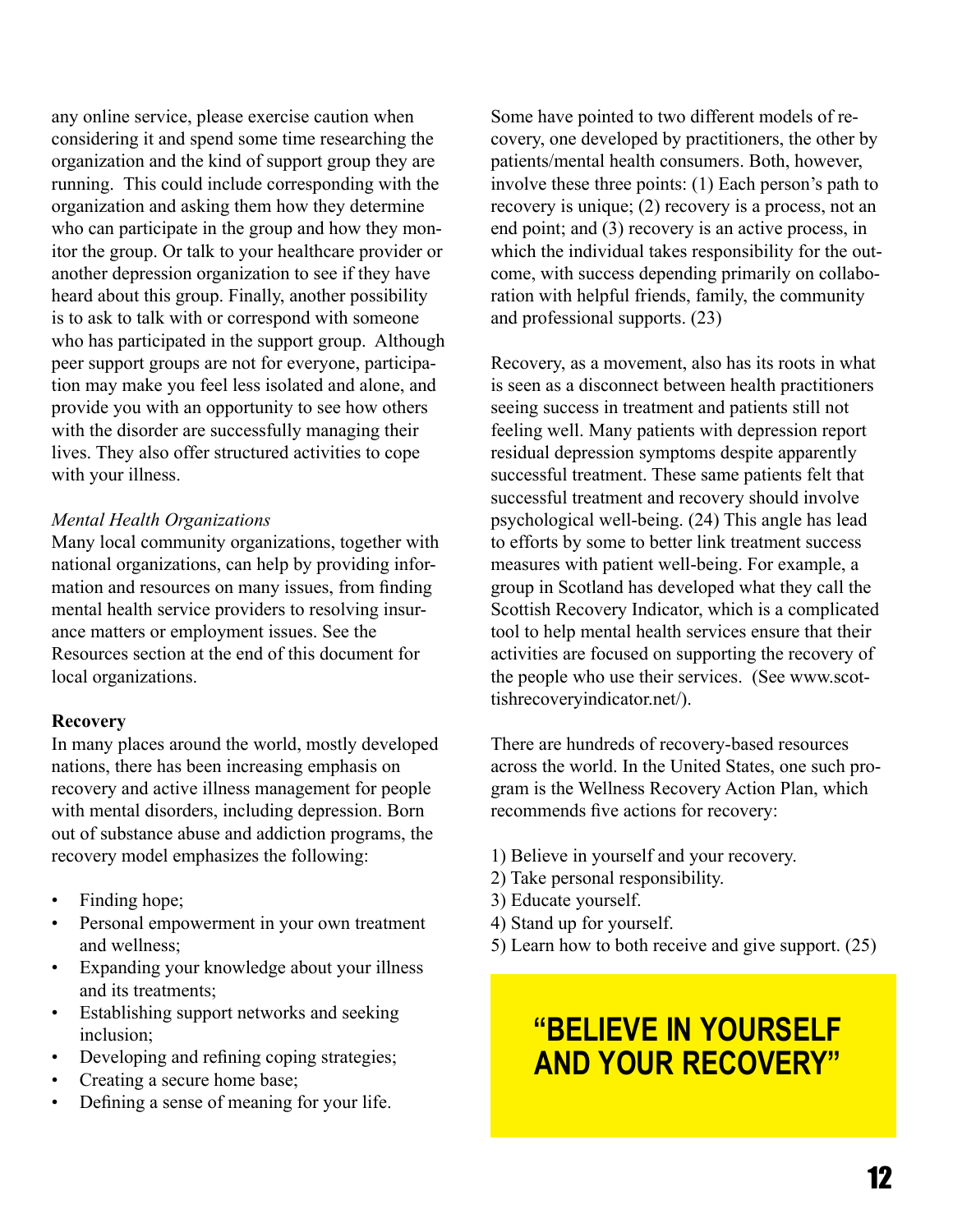#### **Summary**

Living with depression can be difficult. You will need a lot of support to maintain a healthy lifestyle and stick to your treatment. Family members and close friends can play critical roles in your treatment plan. Peer support groups and mental health organizations may also be sources of support for coping with depression. There is a growing emphasis on a recovery model across the world that involves empowering people with mental illness to take charge of their own illness, their treatment and their lives.

References:

1. Andrade L, Caraveo-Anduaga JJ, et al.The epidemiology of major depressive episodes: results from the International Consortium of Psychiatric Epidemiology (ICPE) Surveys. Int J Methods Psychiatr Res 2003;12(1):3-21. 2. Weissman MM, Bland RC, et al. Cross-national epidemiology of major

depression and bipolar disorder. JAMA 1996;276(4):293-9. 3. Vikram P, Simon G, et al. Packages of care for depression in low- and

middle-income countries. PLOS Med 2009;6(10):1-7.

4. Vikram P, Simon G, et al. Packages of care for depression in low- and middle-income countries. PLOS Med 2009;6(10):1-7.

5. Vikram P, Simon G, et al. Packages of care for depression in low- and middle-income countries. PLOS Med 2009;6(10):1-7.

6. Vikram P, Simon G, et al. Packages of care for depression in low- and middle-income countries. PLOS Med 2009;6(10):1-7.

7. Klerman GL, Weissman MM. Increasing rates of depression. JAMA 1989;261(15): 2229-35.

8. Vikram P, Simon G, et al. Packages of care for depression in low- and middle-income countries. PLOS Med 2009;6(10):1-7.

9. Klerman GL, Weissman MM. Increasing rates of depression. JAMA 1989;261(15): 2229-35.

10. World Health Organization, http://www.who.int/mental\_health/management/depression/definition/en/

11. Kohn R, Saxena S, et al. The treatment gap in mental health care. Bull World Health Organ 2004 Nov;82(11):858-66. Epub 2004 Dec 14.

12. World Health Organization, http://www.who.int/mental\_health/management/depression/definition/en/

13. Wang PS, Aguilar-Gaxiola S, et al. Use of mental health services for anxiety, mood, and substance disorders in 17 countries in the WHO world mental health surveys. Lancet 2007 Sep 8;370(9590):841-50.

14. Simon GE, Fleck M, et al.Prevalence and predictors of depression treatment in an international primary care study. Am J Psychiatry. 2004 Sep;161(9):1626-34.

15. Bruffaerts R, Bonnewyn A, Demyttenaere K. The epidemiology of depres-

**"THERE IS GROWING EMPHASIS ON A RECOVERY MODEL ACROSS THE WORLD THAT INVOLVES EMPOWERING PEOPLE WITH MENTAL ILLNESS TO TAKE CHARGE OF THEIR OWN ILLNESS, THEIR TREATMENT AND THEIR LIVES."**

sion in Belgium. A review and some reflections for the future [Article in Dutch]. Tijdschr Psychiatr 2008;50(10):655-65. 16. Guerra M, Ferri CP, et al. Late-life depression in Peru, Mexico and Venezuela: the 10/66 population-based study. Bri J Psychiatry (2009) 195: 510-515.

17. Shibre T, Spångéus A, et al. Traditional treatment of mental disorders in rural Ethiopia. Ethiop Med J 2008 Jan;46(1):87- 91.

18. World Health Organization, http://www.who.int/mental\_ health/management/depression/ definition/en/

19. Hyman S, Chisholm D, et al. Mental Disorders. 2006. Disease Control Priorities in Developing Countries (2nd Edition), New York: Oxford University Press, 2006: 5/Chpt-31.

20. Depression and Bipolar Alliance Support Groups: An important step on the road to recovery, 2008. Downloaded on 18 Dec 2009 from http://www. dbsalliance.org/site/DocServer/ DBSASupportGrps\_0708\_FI-NAL.pdf?docID=2381. 21. Eysenbach G, Powell J, et al. Health related virtual com-

munities and electronic support groups: systematic review of the

effects of online peer to peer interactions. BMJ 2004 May 15;328(7449):1166. 22. Griffiths KM, Calear AL, et al. Systematic Review on Internet Support Groups (ISGs) and Depression (1): Do ISGs Reduce Depressive Symptoms? J Med Internet Res 2009;11(3):e40. Available online, http://www.jmir.org/2009/3/e40/ 23. Out of the Shadows At Last: Transforming Mental Health, Mental Illness and Addiction Services in Canada. A report of the Standing Senate Committee on Social Affairs, Science and Technology, May 2006. http://www.parl.gc.ca/39/1/ parlbus/commbus/senate/Com-e/SOCI-E/rep-e/rep02may06-e.htm 24. Fava GA, Ruini C, Belaise C. The concept of recovery in major depression. PsycholMed 2007 Mar;37(3):307-17.

25. Retrieved from www.mentalhealthrecovery.com.

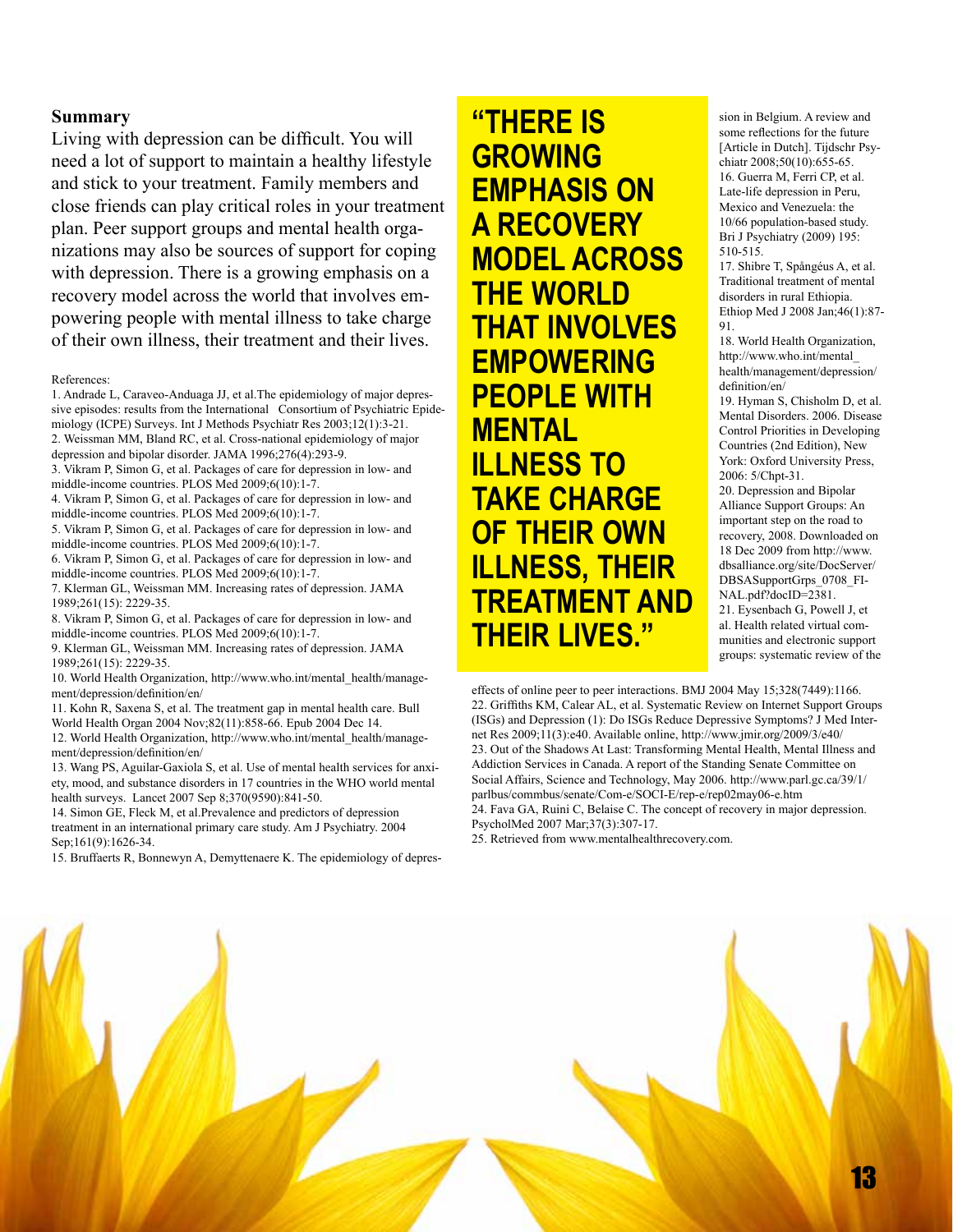## *Depression as a consequence of the*  ECONOMIC CRISIS

*Prof. George N. Christodoulou, Professor of Psychiatry, University of Athens, President-elect, World Federation for Mental Health, Honorary Fellow, World Psychiatric Association. gchristodoulou@ath.forthnet.gr*

#### **Introduction**

Although population-level research between economic crises and specific mental disorders is considered scarce (Lee et al 2010), yet there is some evidence arising from previous economic crises in the USA, Asia and the former Soviet Union as well as some evidence arising from the present economic crisis associating such crises with psychopathology (Araya et al 2003b)—especially depression (Butterworth et al 2009) and suicide (Lee et al 2010).

#### **Normal sadness and depression**

It is important to differentiate between normal sadness and depression. Under adverse conditions like death of a relative, personal humiliation (especially in certain cultures), disappointment, loss of social status, even financial loss, a psychological response is expected and is, of course, normal. Under these circumstances, it is lack of response that would be abnormal, as is the case with the absence of response (apathy) often encountered in patients with schizophrenia and some patients with personality disorders (Christodoulou et al 2000).

It is, therefore, important to differentiate between sadness and depression, i.e. between an "adaptive" and a "dysfunctional" response to an adverse life event, even though this distinction is sometimes difficult (Maj, 2011).

Both sadness and depression are expected during periods of economic crises. In the former case active labor market programs, family support, solidarity and psychological support are needed. In the latter case, in addition to the above, treatment for depression is also required.

#### **Prevalence of depression**

One out of ten people suffer from major depression and almost one out of five persons has suffered from this disorder during his (or her) lifetime (one-year prevalence is 10% and lifetime prevalence 17%) (Kessler et al 1994). By 2020, depression will be the second leading cause of world disability (WHO, 2001) and by 2030; it is expected to be the largest contributor to disease burden (WHO, 2008).

These figures show the public health importance of depression, but behind the numbers there are human beings who suffer and this is certainly more important. The degree of psychic pain of a person with depression can be understood if one considers that many patients prefer death to their suffering. In view of the fact that the overwhelming majority of people who commit suicide are persons with mental illness and especially depression, the need for screening for and early detection of depression in primary care services is unarguable (Patel et al 2010, Araya et al 2003a).

#### **Atypical clinical expression of depression**

Depression is notorious for the different ways it can be expressed and its changeable nature. It can hide behind a variety of conditions ranging from accident proneness to sexual dysfunction, it can co-occur (co-morbidity) with a great number of conditions like anxiety, panic attacks, alcoholism and with somatic illnesses like cancer, diabetes and chronic pain. In some cases depression can be expressed with a variety of symptoms other than its cardinal symptom (masked depression, "depression without depression") and even with antithetical symptoms ("smiling depression") (Christodoulou, 2000). Due to the many ways depression can be expressed, its diagnosis requires clinical skills and experience on the part of the clinician.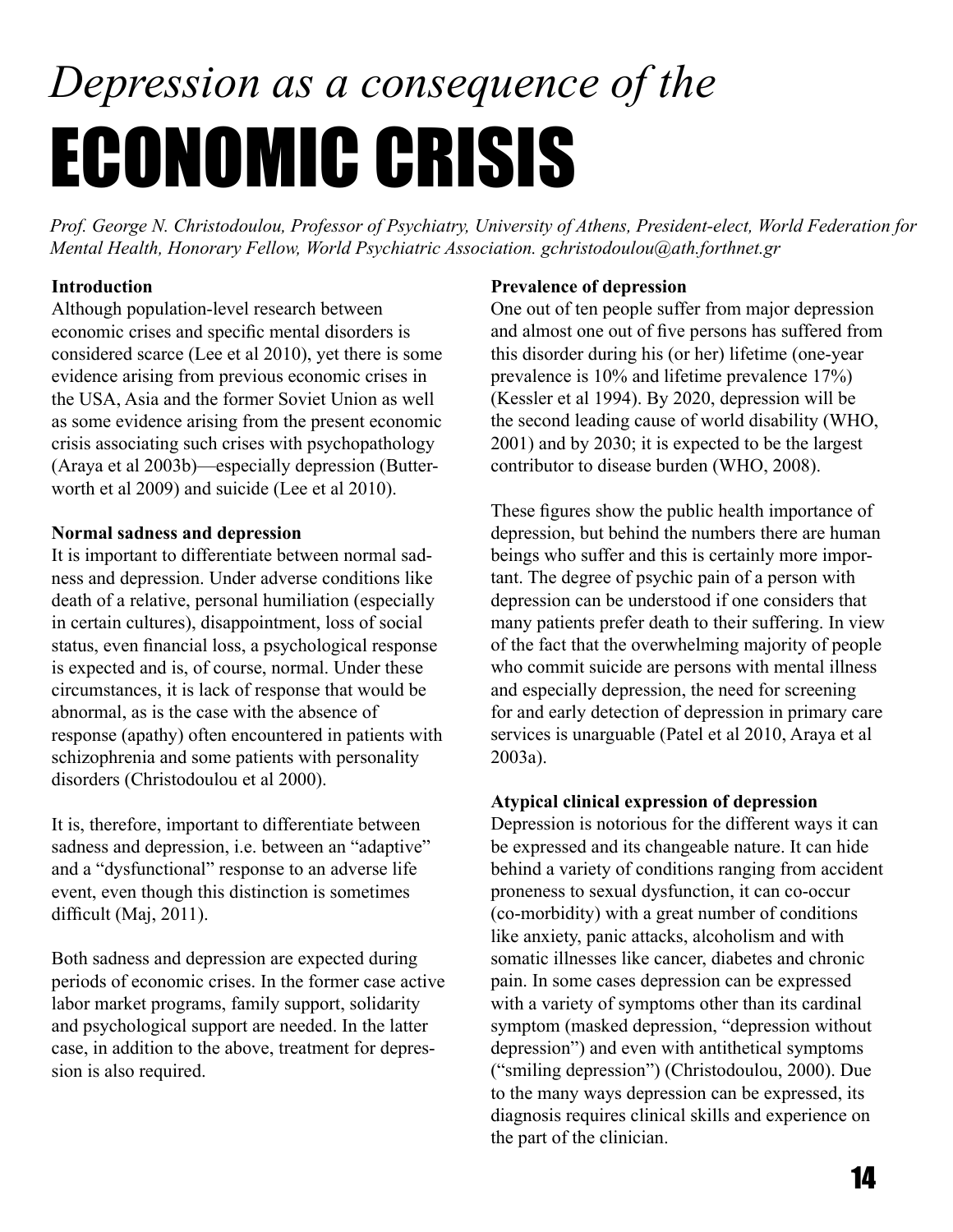It appears that a great proportion of suicides occurring during economic crises are committed by people who suffer from either typical or atypical depression. In these cases, the economic crisis (and especially unemployment) acts as a precipitant. It is therefore especially important to screen for depression during these periods of economic hardship.

#### **Economic crises and mental health**

The present world economic crisis that started in 2008 was preceded by the economic crises in the United States of North America in 1929, by the severe crisis in the former Soviet Union in the early 1990s and by that of Asia in the late 1990s. On the basis of these experiences we know that economic crises are accompanied by reduced income, unemployment and uncertainty, and also by cuts in the funding of public services (including those of the mental health sector).

In her Foreword to the WHO booklet "Impact of economic crises on mental health" (2011) the WHO regional director for Europe, Zsuzsanna Jakab, notes that the present economic crisis has led to significant declines in economic activity, a rise in unemployment, depressed housing markets and increased number of people living in poverty. Severe cuts in public spending have resulted from this and many countries are facing an era of austerity in health and welfare services.

Under these circumstances low-income people and especially people living near the poverty line are under great psychosocial stress (WHO 2009). Through its influence on parents, a financial crisis affects the mental health of children (Solantaus et al 2004, Anagnostopoulos & Soumaki 2012) and this may result in deficits in cognitive, emotional and physical development of the children (Marmot 2009).

People's health can be influenced by socioeconomic degradation due to loss of jobs and limitations in income (Wilkinson & Marmot 2003) and social inequality in health can become more pronounced (Kondo et al 2008).

Unemployment, impoverishment and family disruptions are likely to produce or precipitate a variety of mental health problems. Depression, suicide and alcoholism are among them (Dooley et al 1994, Clark & Oswald 1994, Dorling 2009, Lewis & Sloggett 1998, Agerbo 2005). Unemployment is very strongly associated with suicide (Stuckler et al 2009, Economou et al 2008). Every 1% increase in unemployment is associated with a 0.79% rise in suicides at ages younger than 65 years (Stuckler et al 2009). Men are particularly vulnerable to death due to suicide (Berk et al 2006).

Debt seems to be a crucial factor for the development of mental health problems (Jenkins et al 2008, Skapinakis et al 2006, Brown et al 2005). The same holds for housing payment problems and financial problems in general but it seems that debt especially is a situation with heavy psychological loading, as for some sensitive people and people predisposed to depressive reactions it may precipitate or increase pre-existing guilt feelings. The more debt people have the more likely they are to suffer from mental disorders (Jenkins et al 2008).

The association of psychopathology with poverty (a condition that may result from an economic crisis, especially in people living at the borderline of economic collapse) has been repeatedly demonstrated (e.g. Patel et al 2003). Evidence from Japan, Hong Kong, Korea and other Asiatic countries (Chang et al 2009) indicates that severe financial losses due to the economic crisis in Asia and especially unemployment have resulted in increases in suicide. The same holds for China as a result of the social change that has led to a variety of losses, including severe financial losses, which have produced or precipitated depression and suicide (Philips et al 1999). The mass suicides of farmers in India following the agricultural reform in the middle of the 90s that resulted in a sharp economic decline are in line with the above (Sundar 1999).

Giotakos et al (2011) studied the relationship between two economic indicators, (unemployment and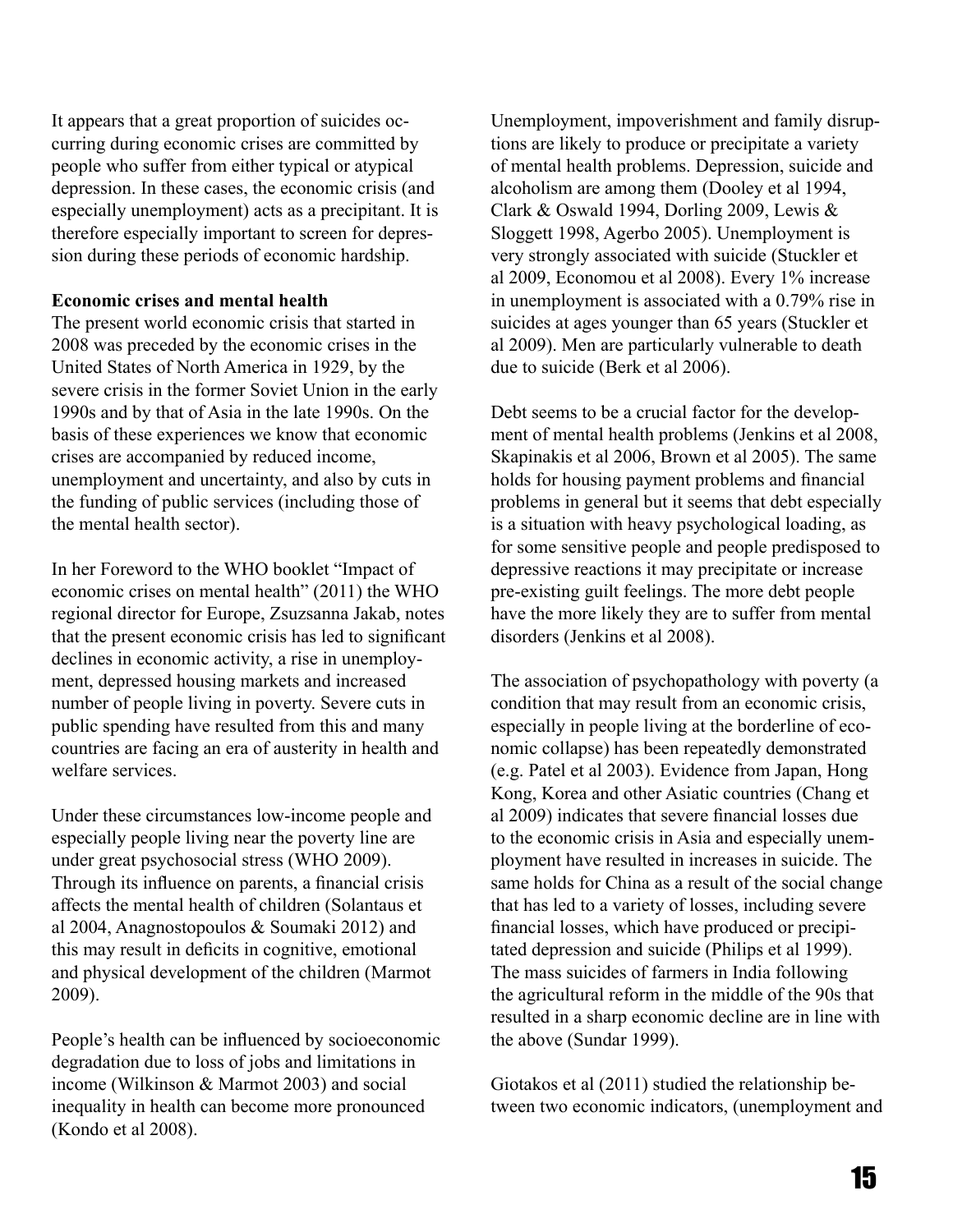average income) with mental health variables. The unemployment rate was positively associated with the number of homicides and, most importantly, average income was negatively correlated with suicide rates. In other words poverty and suicide go hand in hand.

Kentikelenis et al (2011) have reported that due to the economic crisis in Greece the budget of public hospitals was cut by 40% in 2011, admissions to public hospitals increased and the proportion of citizens who reported that their health condition was bad or very bad rose. Furthermore, homicides and thefts almost doubled between 2007 and 2009, suicides increased dramatically, heroin use increased and there was a 10-fold increase in infections among heroin users between 2009 and 2010. There was, however, a positive side effect of the economic crisis and this was reduction in the number of drunk drivers coupled with reduction in the consumption of alcohol.

A telephone survey carried out in Greece (Economou et al 2011) revealed a 36% increase in the reported number of attempted suicides between 2009 and 2011. These findings are in line with those of Stuckler et al (2011).

A pronounced increase in telephone calls with direct or indirect reference to the economic crisis during 2010 and onwards was reported by Economou et al (2012). The callers exhibited depressive symptoms and were predominantly unemployed.

The reported association of the current economic crisis in Greece with suicide has been challenged by Fountoulakis et al (2012) on the basis of the relevant WHO and Greek statistics reports which do not indicate substantial changes during the economic crisis period. The authors recommend caution in the interpretation of the existing data.

#### **Measures to prevent psychopathology during periods of economic crisis**

The association of unemployment with psychopathology and especially depression and suicide calls

for programs to help people regain employment. It is interesting to note that in Finland and Sweden, during a period of economic recession, suicide rates were not influenced negatively, probably because of the efficiency of social services and the provision of social benefits. (Ostamo and Lönnqvist 2001, Hintikka et al 1999). Seen from a different angle the same conclusion can be reached. Reductions in state welfare spending in USA were accompanied by increased suicide rates (Zimmerman, 2002).

The above conclusion is further reinforced by the following data :

A comparison in suicide rates between Sweden and Spain from 1980 to 2005 revealed that while the severe bank crisis in Sweden in the early 1990s that produced a rapid rise in unemployment did not increase suicide rates, the reverse was observed in Spain following multiple banking crises in the 1970s and 1980s (Stuckler et al 2009). Although certainly there are many socio-cultural differences between Sweden and Spain, yet a major differentiating factor was probably the extent to which resources were used for social protection (WHO, 2011).

Data from Greece (Giotakos et al 2012) are in line with the above findings as it has been shown that suicide rates were reversely associated with the number of primary health care and mental health service providers as well as with the number of mental health infrastructures in Greece.

Active labor market programs can counteract the detrimental mental health effects of unemployment to a certain extent (Stuckler et al 2009). These programs include resilience-building mental health promotion programs for unemployed people and they have been found to be cost – effective (Vuori et al 2002, Vinocur et al 1991).

Family support programs are important during periods of economic crises. The problem is that the funding of such programs and also the salaries of professionals working in them are curtailed because of the crisis and some of these programs are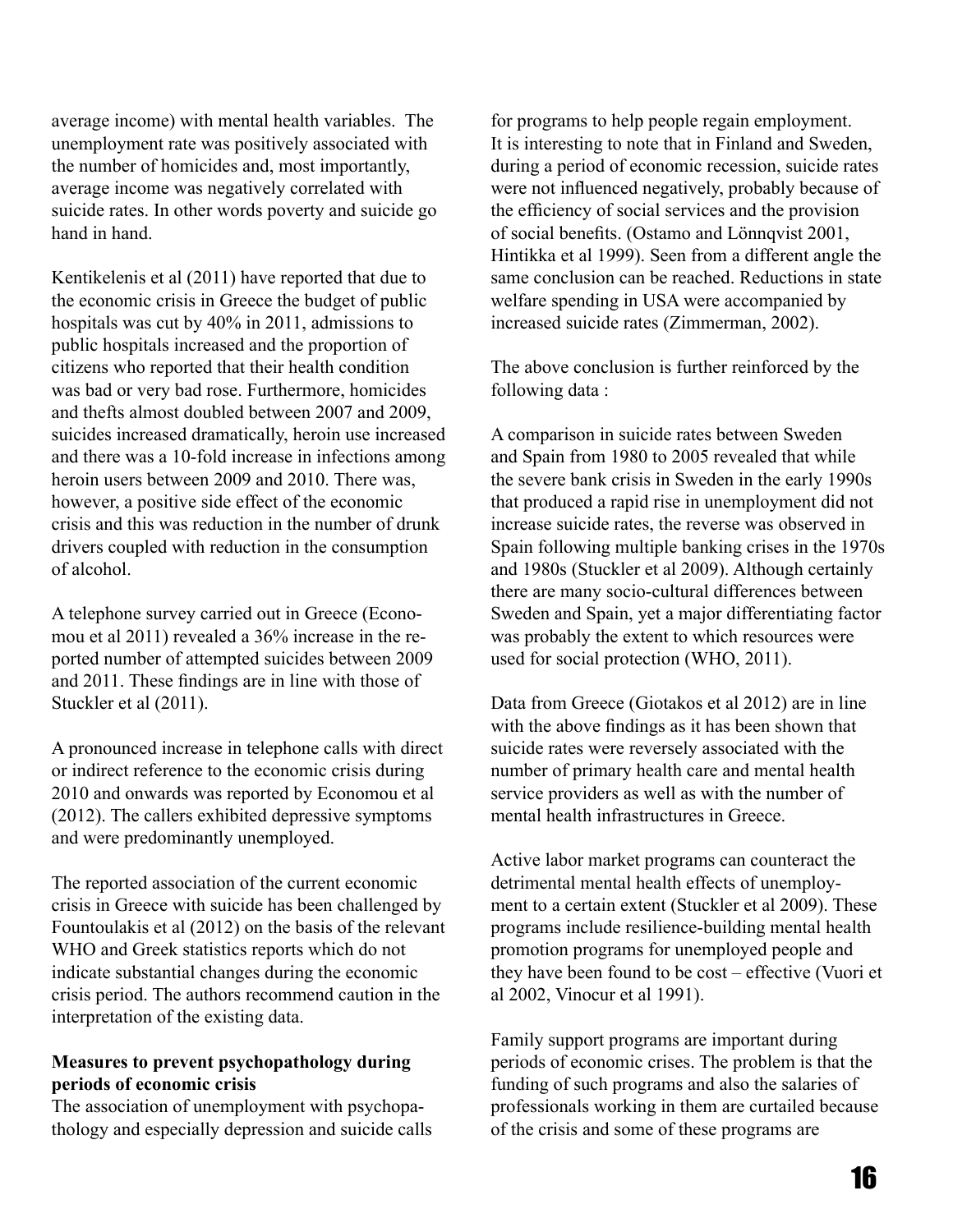abandoned altogether. Yet, there is evidence that in EU countries, each US \$100 per person spent on such programs reduces the effect of unemployment on the suicide rate by 0.2 percentage points (Stuckler et al 2009). Clearly, mental health professionals and advocates should highlight the cost-effectiveness of these programs more clearly.

Among the issues tackled and recommendations made by the WHO report (2011) the following are included:

- Control of alcohol prices and availability in view of the association of increases in unemployment with a rise in deaths from alcohol use in many EU countries (Stuckler, 2009) and increases in alcohol-related deaths following the crises of 1991 and 1998 in Russia (Zaridze et al 2009).
- Early recognition of mental health problems, suicidal ideas and heavy drinking.
- Development of community-based mental health services, since this has been associated with reduction of suicide (Pirkola et al 2009).
- Promoting problem-solving skills that may protect against depression and suicidal behavior (WHO Report, 2009).
- Debt relief programs.
- Countering stigma (general population campaigns have shown modest effects and targeted approaches are indicated).
- Demonstrating that investing in mental health has economic benefits.
- Continuing mental health reform (especially deinstitutionalization and delivery of mental health services in primary health care), but linking funding to accreditation systems and assessment of provider performance.

#### **Conclusion**

Depression, especially in its self-destructive clinical expression is one of the major psychopathological conditions that are linked with economic crises. Screening for depression and suicidal tendencies during periods of economic crises as a routine psychiatric prevention strategy is recommended. In view of the association of suicidal potential with unemployment, active labor market and support programs are necessary.

Highlighting the above and advocating for the establishment of cost-effective active labor market, rehabilitation and family support programs are recommended.

#### **References**

Agerbo E. (2005). Effect of psychiatric illness and labor market status on suicide: a healthy worker effect? Journal of Epidemiology and Community Health 59, 598-602 Anagnostopoulos D., Soumaki E. (2012). The impact of socioeconomic crisis on mental health of children and adolescents. Editorial. Psychiatriki 23: 15-16

Araya R., Lewis G., Rojas G., Fritsch R. (2003b). Education and Income: which is more important for Mental Health? J. Epidem. Commun. Health 57, 501-555

Araya R., Rojas G., Fritsch R. et al (2003a). Treating depression in primary care in low-income women in Santiago, Chile: a randomized controlled trial. Lancet 361, 995-1000 Berk M., Dodd S., Henry M. (2006). The effect of macroeconomic variables on suicide. Psychological Medicine 36, 181-189

Brown S., Taylor K., Price SW. (2005). Debt and distress: evaluating the psychological cost of credit. Journal of Economic Psychology 26, 642-663

Butterworth P., Rodgers B., Windsor TD. (2009). Financial hardship, socio-economic position and depression: results from the PATH through the Life Survey. Soc Sci Med 69: 229-237 Chang SS., Gunnell D., Sterne JAC et al (2009). Was the economic crisis 1997-1998 responsible for rising suicide rates in east/southeast Asia? A time-trend analysis for Japan, Hong-Kong, South Korea, Taiwan, Singapore and Thailand. Soc. Sci Med. 69, 1322-1331

Christodoulou GN and collaborators (2000). Psychiatriki, Beta, Athens

Clark A., Oswald AJ. (1994). Unhappiness and unemployment. Economic Journal 104, 648-659

Dooley D., Catalano R., Wilson G. (1994). Depression and unemployment: panel findings from the Epidemiologic Catchment Area Study. American Journal of Community Psychology 22, 745-765

Dorling D. (2009). Unemployment and health. British Medical Journal 338, b829

Economou M., Madianos M., Theleritis CP., Peppou L., Stefanis C. (2011). Increased suicidality and economic crisis in Greece. Lancet 378, 1459

Economou A., Nikolaou A., Theodossiou I. (2008). Are recessions harmful to health after all? Evidence from the European Union. Journal of Economic Studies 35, 368-384

Economou M., Peppou LE., Louki E., Komporozos A., Mellou A., Stefanis C. (2012). Depression telephone helpline: Help seeking during the financial crisis. Psychiatriki 23: 17-28 Fountoulakis K., Grammatikopoulos I., Koupidis S., Siamouli M., Theodorakis P (2012). Letter to the Editor, Lancet 379,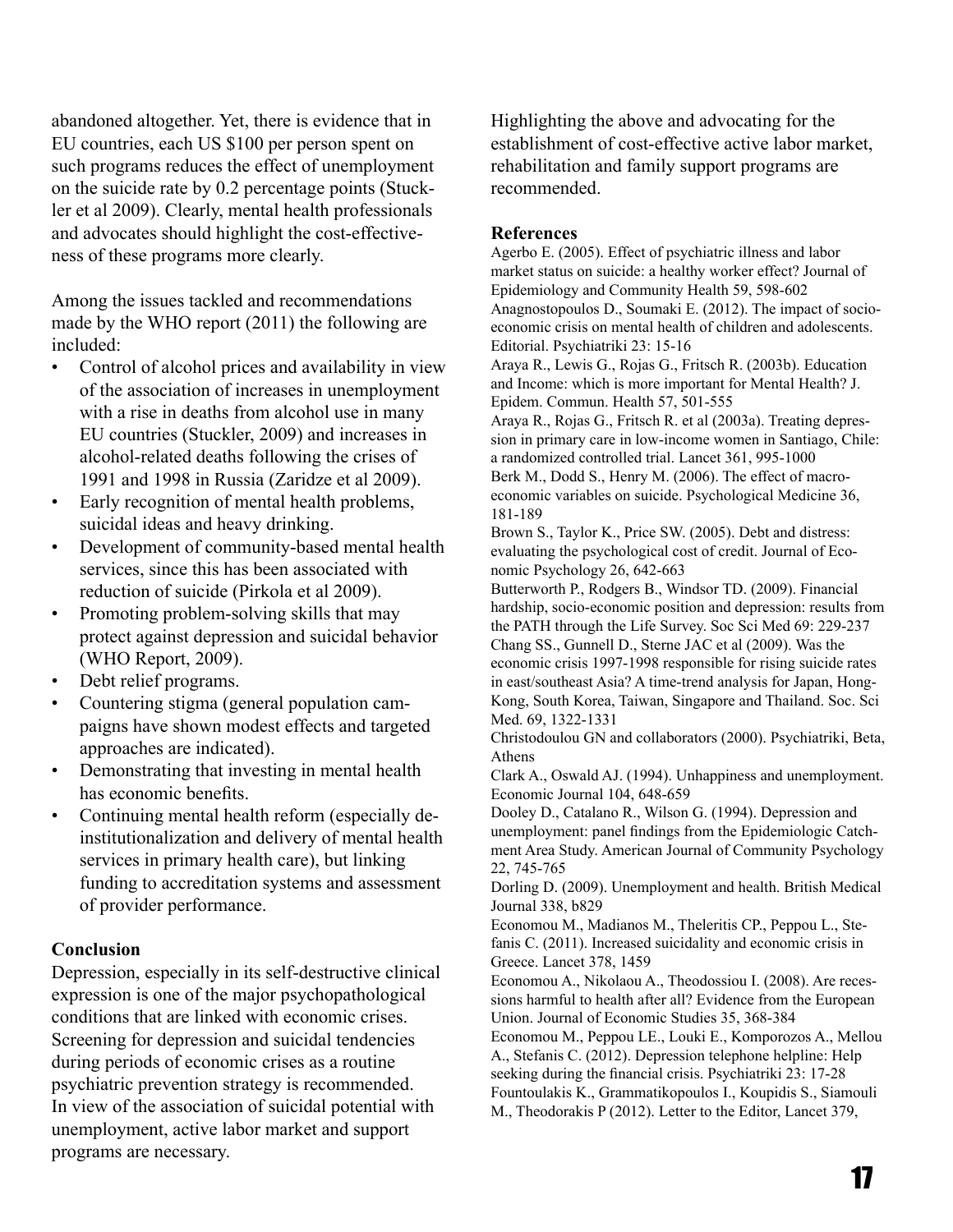#### 1001

Giotakos O., Karabelas D., Kafkas A. (2011). Financial crisis and mental health in Greece: Findings from the association between financial and mental health factors. Psychiatriki 22, 109-119

Giotakos O., Tsouvelas G., Kontaxakis V. (2012). Suicide rates and mental health services in Greece, Psychiatriki 23: 29-38 Hintikka J., Saarinen PI., Viiramäki H. (1999). Suicide mortality in Finland during an economic cycle, 1985-1995. Scandinavian Journal of Public Health, 27: 85-88

Jenkins R., Bhugra D., Bebbington P. et al (2008). Debt, income and mental disorder in the general population. Psychological Medicine 38, 1485-1493

Kentikelenis A., Karanikolos M., Papanikolas I., Basu S., Mc Kee M., Stuckler D. (2011). Health effects of financial crisis: omens of a Greek tragedy. Lancet 378, 1457-1458

Kessler RC., McGonagle KA., Zhao S. et al (1994). Lifetime and 12month prevalence of DSM-III-R psychiatric disorders in the US : Results from the National Comorbidity Survey. Arch. Gen. Psychiatry 51, 8-19

Kondo N. et al (2008). Economic recession and health inequalities in Japan: analysis with a national sample, 1986-2001. Journal of Epidemiology and Community Health 62, 869-875 Lee Sing, Guo Wan-Jun, Tsang Adley, Mak Arthur DP, Wu Justin, Ng King Lam, Kwok Kathleen (2010). Evidence for the 2008 economic crisis exacerbating depression in Hong Kong 126, 125-133

Lewis G., Sloggett A. (1998). Suicide, deprivation and unemployment: record linkage study. British Medical Journal 317, 1283-1286

Maj M. (2011). Clinical Depression VS Understandable Sadness. Is the difference clear and is it relevant to treatment decisions? Festschrift volume for Prof. George Christodoulou, Beta Publishers, Athens pp. 174-178 (www.paeeb.com – editions) Marmot MG., Bell R. (2009). How will the financial crisis affect health? British Medical Journal 338, b1314

Ostamo A., Lönnqvist J. (2001). Attempted suicide rates and trends during a period of severe economic recession in Helsinki, 1989-1997. Social Psychiatry and Psychiatric Epidemiology 36: 354-360

Patel V., Gwanzura F., Simunyu E., Mann A., Lloyd K. (1995). The explanatory models and phenomenology of common mental disorder in Harare, Zimbabwe, Psychol. Med 25, 1191-1199 Patel V., Weiss HA., Chowdhary N. et al (2010). Effectiveness of an intervention led by lay health counselors for depressive and anxiety disorders in primary care in Goa, India (MANAS): a cluster randomized controlled trial. Lancet 376, 2086-2095 Philips MR., Liu H., Zhang Y. (1999). Suicide and social change in China. Cult Med Psychiatry 23, 25-50

Pirkola S. et al (2009). Community mental-health services and suicide rate in Finland: a nationwide small-area analysis. Lancet, 373: 147-153

Skapinakis P. et al (2006). Socio-economic position and common mental disorders. Longitudinal study in the general population in the UK, British Journal of Psychiatry 189, 109-117

Solantaus T., Leinonen J., Punamäki RL. (2004). Children's mental health in times of economic recession: replication and extension of the family economic stress model in Finland. Development. Psychology 40, 412-429

Stuckler D., Basu S., Suhroke M., Coutts A., Mc Kee M. (2009). The public health effect of economic crises and alternative policy responses in Europe: an empirical analysis, Lancet 374, 315-323

Stuckler D., Basu S., Suhrcka M., Coutts A., Mc Kee M.

(2011). Effects of the 2008 recession on health: a first look at European data. Lancet 378, 124-125

Sundar M. (1999). Suicide in farmers in India. Br J Psychiatry 175, 585-586

Vinokur AD., van Ryn M., Gramlich EM., Price RH. (1991). Long – term follow-up and benefit-cost analysis of the jobs program: a preventive intervention for the unemployed. Journal of Applied Psychology 76: 213-219

Vuori J. et al (2002). The Työhön Job. Search Program in Finland: benefits for the unemployed with risk of depression or discouragement. Journal of Occupational and Organizational Psychology 78: 43-52

WHO Global Burden of Disease (2008): 2004 update. Geneva: World Health Organization. http://www.who.int/healthinfo/ global\_burden\_disease/GBD\_report\_2004update\_full.pdf (accessed Feb. 5, 2012)

Wilkinson R., Marmot M. (eds) (2003). Social determinants of health: the solid facts, 2nd ed. Copenhagen, Regional office for Europe

World Health Organization (2001). The World Health Report 2001. Mental Health. New Understanding. New Hope. Geneva WHO

World Health Organization (2009). Financial crisis and global health: report of a high-level consultation. Geneva, World Health Organization

World Health Organization (2011). Impact of Economic crises on mental health, Regional Office for Europe, Copenhagen Zaridze D. et al (2009). Alcohol and cause – specific mortality in Russia: a retrospective case-control study of 48.557 adult deaths. Lancet 373: 2201-2214

Zimmerman SL. (2002). State's spending for public welfare and their suicide rates, 1960 to 1995: what is the problem? Journal of Nervous and Mental Disorders, 190: 349-360

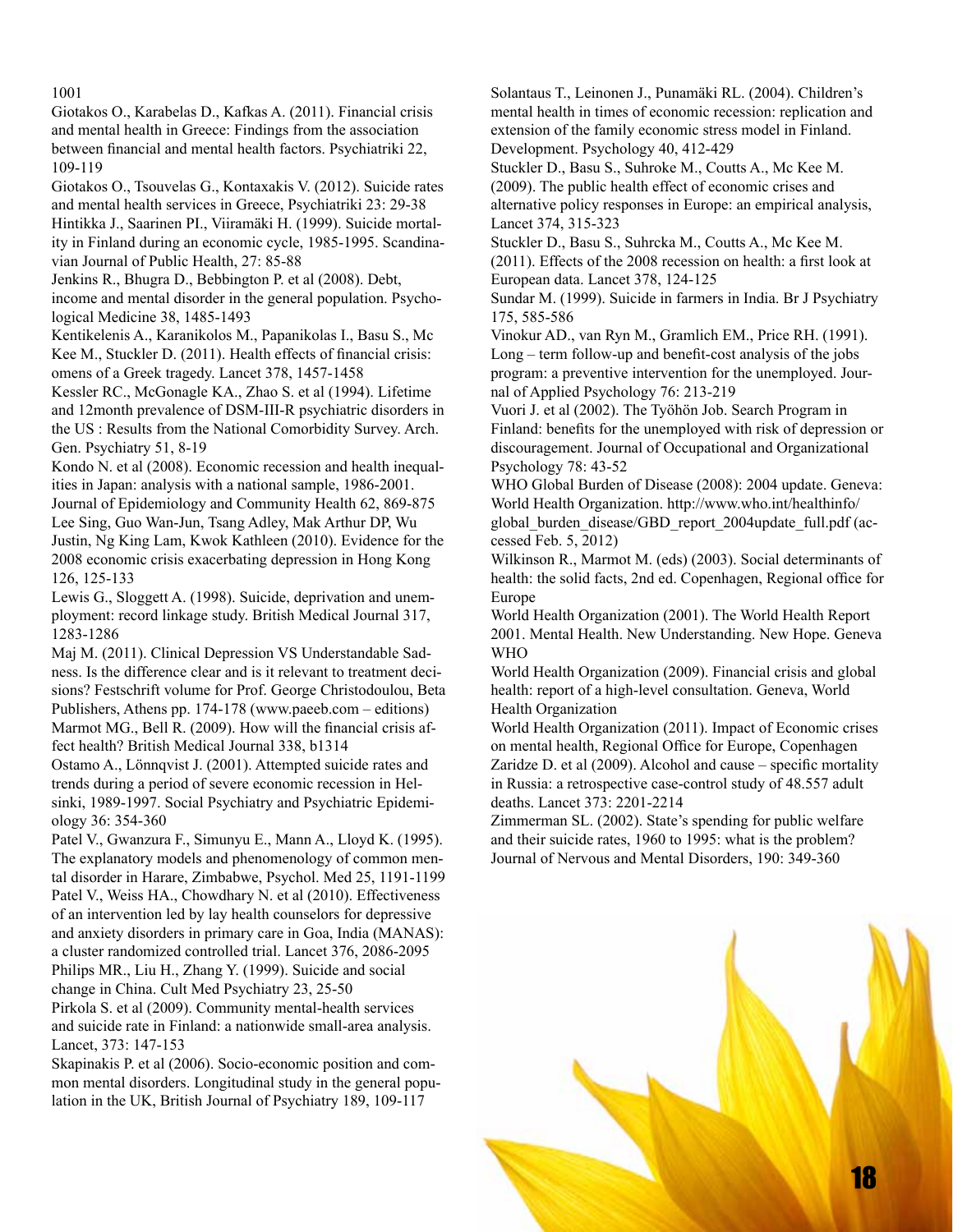# SYSTEM STRENGTHENING

### *Across the Healthcare Sector to Promote Resilience in a Time of Economic Hardship*

*Dr Gabriel Ivbijaro MBE, MBBS, FRCGP, FWACPsych, MMedSci, MA, Vice President WFMH (Europe) Chair Waltham Forest Clinical Commissioning Group, London, UK. gabriel.ivbijaro@gmail.com*

On this, the twentieth anniversary of World Mental Health Day, we are focusing on depression as a global crisis.

Whether we live in high-, medium- or low- income countries, the current global economic crisis is affecting us all and this contributes to the burden of disease resulting from depression. We need to build global resilience so that individuals and states can limit its impact on our societies. Nobody is protected from the consequences of the global economic crisis, so we need to strengthen our health services to respond to depression and the many factors that cause it—including socioeconomic fac $tors(1)$ —in a holistic way. This means that we must include health promotion, social interventions, early diagnosis, appropriate treatments and above all give service users, their families and friends hope by tackling stigma and improving access. This year's World Mental Health Day provides us with an opportunity to think about the practical things that we can do. Doing nothing is not an option.

#### **The Impact of Depression on Health**

Since 1978, The Alma-Ata Declaration(2) has been instrumental in primary care development worldwide. It called for primary care to address health problems in the community, providing preventive, promotive, curative and rehabilitative services reflecting the economic situation and the social values of the country and its communities. Primary care was noted to be especially important for lowincome countries as the essential elements were the promotion of proper nutrition and an adequate supply of safe water, basic sanitation, maternal and child care including family planning and

immunization, control of endemic disease, health education and appropriate treatment for common diseases and injuries (Ivbijaro et al 2008)(3). The contribution of depression to the burden of disease is very significant and primary care capability needs to be improved to support the population's resilience to depression.

Depression and other common mental health problems that present in primary care, no matter how mild, contribute significantly to the burden of disability and lower the quality of life people enjoy. Common mental health problems have been associated with substantial impairment in health-related quality of life, even in those with sub-threshold illness (Spitzer et al 1995)(4). This suggests that primary care should address even the mildest forms of illness through improved access and early diagnosis.

Debt can act as a predisposing, precipitating or maintaining factor in depression and people should be provided with access to good quality advice on managing resources and debt counseling so that they can maintain hope in the face of financial hardship. Even before the current global economic crisis, the World Health Organization estimated that depression would occupy a growing share in the global burden of disease, rising from third place in 2004 with 4.3% of the total to first place by 2030 with 6.2% of the total (followed by ischaemic heart disease, road traffic accidents, cerebrovascular disease and chronic obstructive pulmonary disease). WHO found that depression was already the leading cause of lost years of healthy life for women in the 15-44 age groups.(5) We should act to address the upward trend of this widespread illness.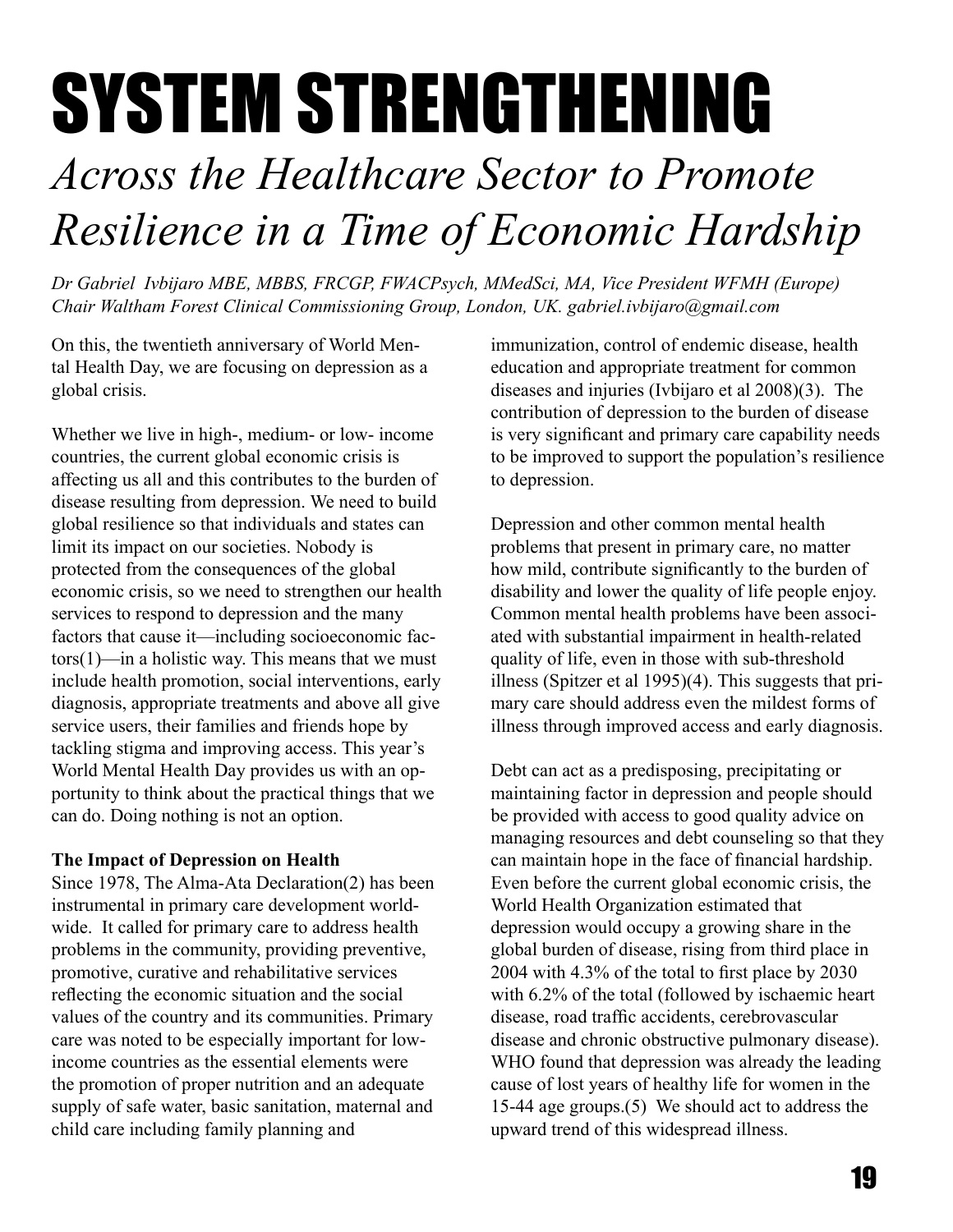Depression has significant socioeconomic costs. European studies have shown that early retirement accounted for 47% of the cost of depression, and sick leave a further 32%, compared with just 3% for the cost of drugs to treat the illness (Sobocki et al, 2007, European Psychiatry). Underperformance at work is also a significant factor (Centre for Mental Health, Mental Health at Work: Developing the business case, 2007) because depressive symptoms such as lack of attention, memory loss, and difficulties with planning and taking decisions are often overlooked, although they affect up to 94% of all patients, and make a huge impact on the ability to work (Conradi HJ, Ormel J, de Jonge P. Psychol Med. 2010 Oct 8:1-10).

It is important to remember that a depressive disorder is not a sign of personal weakness. Without intervention symptoms can last for weeks, months, or years. Depression is a mental health disorder that prevents people from conducting a normal life, including the ability to hold down a job, attend school and to perform other normal functions. Depression affects all ages and those people who are employed, unemployed and retired. It is the most predominant and costly mental health challenge among working-age patients for instance 11% (European Pact for Mental Health and Well-being, 2008) of EU citizens suffer from depression at some point in their life.

#### **System Strengthening**

With the increasing gravity of the financial crisis and increasing prevalence of illness, the resources that we have need to be better managed. In 2008 the World Organization of Family Doctors (Wonca) and the World Health Organization (WHO) published "Integrating Mental Health into Primary Care: A Global Perspective"(6) which highlighted patient preference for receiving mental health care in primary care.

Although there are a lot of primary care services that deliver mental health interventions globally, this is still not a reality in many places. Often patients suffering a mental health crisis in low-, middle- and

some high- income countries do not readily have access to comprehensive free or affordable mental health care. We therefore need to develop an integrated approach to care that will harness the social determinants of health in order to build populations that are more resilient to mental health problems. The complex networks of factors that contribute to building a health care system to deliver a resilient population are described in Figure 1 below (Ivbijaro 2012).(7) The aim is to develop resilience at the individual and community level by delivering an evidence-based approach in partnership with policy makers and government. The pathways can be adapted to suit low-, medium- and high-income countries, and emphasis can be placed on strengthening those elements that already exist in the community and integrating them through a comprehensive primary care network to the secondary care workforce.

#### **Financing**

To obtain the best value and quality for our communities and the individuals that are part of those communities, health needs to be appropriately financed. The World Health Organization has stated that everyone should be able to access health services and not be subject to financial hardship while doing so (WHO 2010),(8) but acknowledged that we are currently a long way from this ideal.

There is a need to focus on domestic health financing systems in order to improve coverage.(9) To achieve universal coverage, pooled funds need to be increased to include those individuals who currently have no coverage. The treatment of depression, especially in primary care, should be included in health service systems. This would help to ensure that financial barriers do not prevent people from accessing a range of interventions for health promotion, debt counseling and depression treatment. The current global crisis has provided an additional drive for us to review the funding of services for the prevention and treatment of depression so that we can build resilience to all the pressures we face as individuals and societies (Jenkins et al 2011) (10),(11),(12),(13)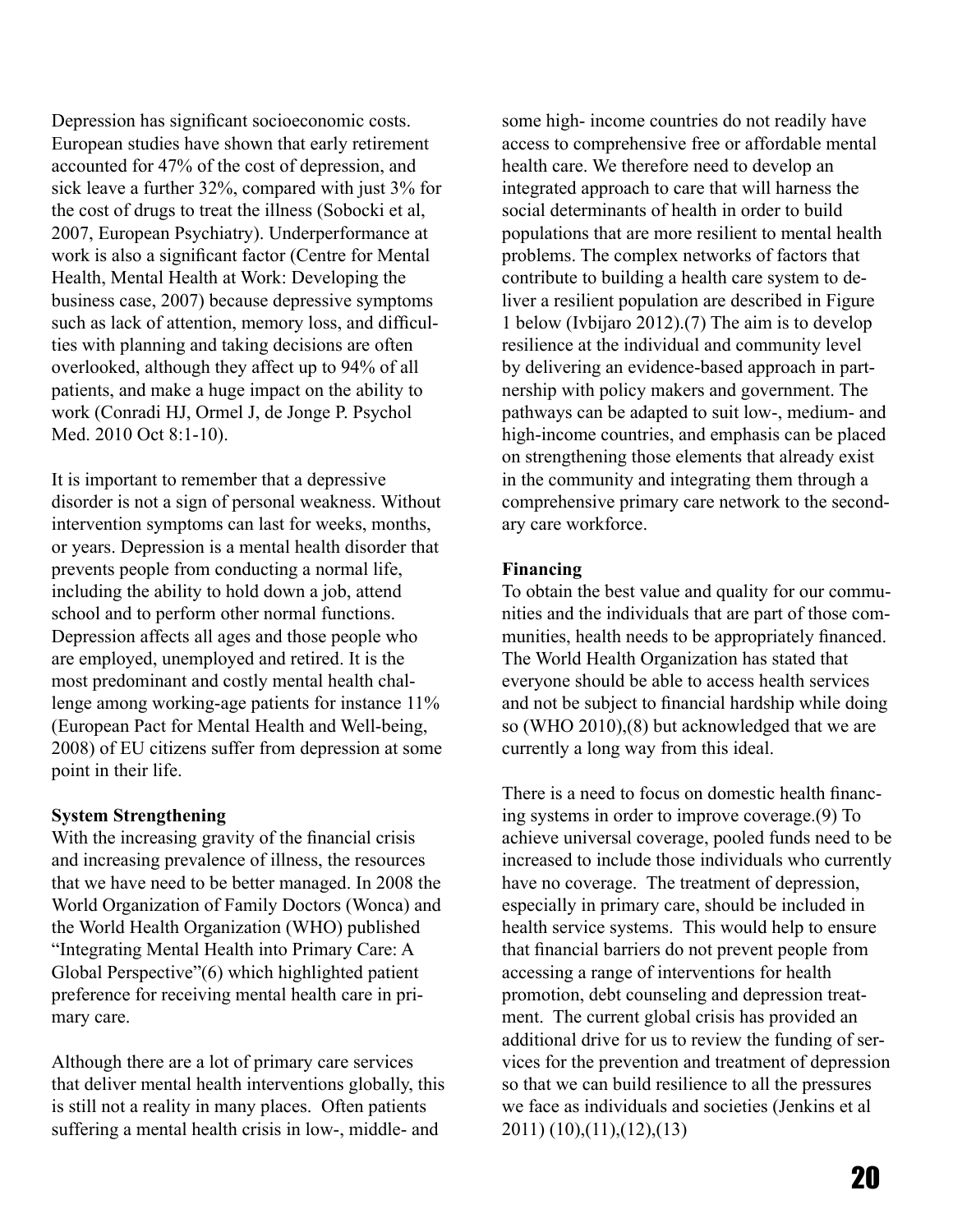#### **Holistic Mental Health Care**



**Promoting wider determinants of health; advocacy; spirituality; ethical considerations**

**Improving access through public health policies; evaluation; design**

#### **Conclusion**

The current global financial crisis has added to the societal burden that we face across the globe and has resulted in an increased number of people developing depression. Whether mild, moderate or severe, depression contributes significantly to the burden of disability and affects the quality of life people enjoy. We need to strengthen our services to increase the numbers of people who have access to health services. There is a need for donor organizations and

states to work together in a more coordinated way so that the resources we have can be better managed while we work towards universal health coverage. The theme of this year's 2012 World Mental Health Day, *Depression: A Global Crisis*, provides us the opportunity to focus on how we can best work together using the resources at our disposal to build increased resilience in individuals and society in order to reduce the burden of disease and individual suffering resulting from depression.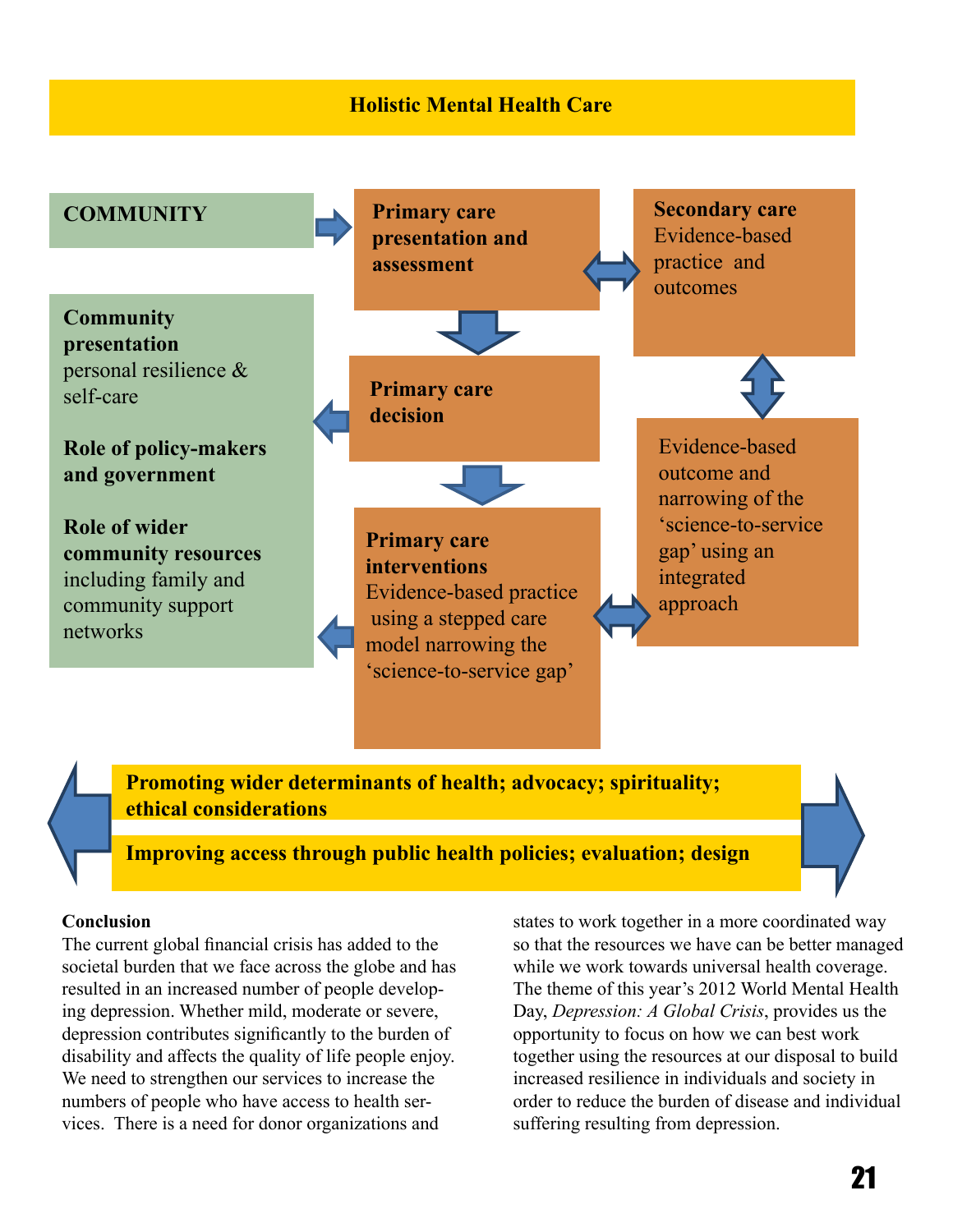World Mental Health Day 2012 provides an opportunity for all Colleges and Academies that train health care workers to revisit the idea of working together as they did in 1992 in the Defeat Depression Campaign, which made a significant impact on access to care by increasing community and professional awareness of this common condition while reducing the stigma associated with it. $(14)$ , $(15)$ 

Averting this global crisis will require continued collaboration between governments, donors, non-governmental organizations, pharmaceutical companies and civil society to pool our resources and strengthen the resilience of individuals and the structures that support them.

#### **Acknowledgements**

I wish to thank Professor Chris Dowrick, Dr Patt Franciosi, Professor Michael Kidd, Dr Lucja Kolkiewicz, Professor Rachel Jenkins and Dr Filippo Zizzo for their reviews. I also wish to thank the members of London Health Programmes and Waltham Forest Clinical Commissioning Consortium for their support.

#### References

Miech RA, Caspi A, Moffitt TE, Wright BE, Silva PA (1998). Low Socioeconomic Status and Mental Disorders: A Longitudinal Study of Selection and Causation during Young Adulthood. Working Paper No. 98-05, Center for Demography and Ecology, Madison, WI

Declaration of Alma-Ata: international conference on primary health care, Alma-Ata, USSR, Sept 6-12, 1978. http://www. who.int/hpr/NPH/docs/declaration\_almaata.pdf (accessed 18.03.2012)

Ivbijaro G, Kolkiewicz L, Lionis C, Svab I, Cohen A, Sartorius N (2008) Primary care mental health and Alma-Ata: from evidence to action. Mental Health in Family Medicine. 5: 67-9 Spitzer RL, Kroenke K, Linzer KM, Hahn SR, Williams JBW, deGruy FV, Brody D, Davies M (1995) Health-related quality of life in primary care patients with mental disorders. Results from the PRIME-MD 1000 Study. Journal of the American Medical Academy. 274 (19): 1511-1517

World Health Organization (2008). Global Burden of Disease: 2004 update 46, 51.

WHO/Wonca (2008). Integrating mental health into primary

care: A global perspective. Geneva: WHO

Ivbijaro GO (ed) (2012). Companion to Primary Care Mental Health. Radcliffe/Wonca

World Health Organization (2010). The World Health Report. Health Systems Financing. The Path to Universal Coverage. Geneva: WHO

Evans DB, Etienne C (2010). Health systems financing and the path to universal coverage. Bulletin World Health Organization 88: 402

Jenkins R, Baingana F, Ahmad R, McDaid D, Atun R. (2011) Mental health and the global agenda: core conceptual issues. Mental Health in Family Medicine 8:69-8

Jenkins R, Baingana F, Ahmad R, McDaid D, Atun R. (2011) Social, economic, human rights and political challenges to global mental health. Mental Health in Family Medicine 8:87- 96

Jenkins R, Baingana F, Ahmad R, McDaid D, Atun R. (2011) International and national policy challenges in mental health. Mental Health in Family Medicine 8:101-114

Jenkins R, Baingana F, Ahmad R, McDaid D, Atun R. (2011) Health system challenges and solutions to improving mental health outcomes. Mental Health in Family Medicine 8:119-127 Paykel ES, Tylee A, Wright A, Priest RG, Rix S, Hart D (1997) The Defeat Depression Campaign: psychiatry in the public arena. American Journal of Psychiatry 154 (festschrift supplement): 59-65

Rix S, Paykel ES, Lelliot P, Tylee A, Freeling P, Gask L, Hart D (1999) Impact of a national campaign on GP education: an evaluation of the Defeat Depression Campaign British Journal of General Practice 49: 99-10

Sobocki P, LekanderI, BorgströM, Ström O, Bo R (2007) The economic burden of depression in Sweden from 1997 to 2005. European Psychiatry 22(3): 146-152

Sainsbury Centre for Mental Health (2007) Policy Paper 8. Mental Health at Work: Developing the Business Case. Sainsbury Centre for Mental Health London UK (Accessed 15.07.2012 http://www.centreformentalhealth.org.uk/pdfs/ mental health at work.pdf)

Conradi HJ, Ormel J, de Jonge P (2011) Presence of individual (residual) symptoms during depressive episodes and periods of remission: a 3 year prospective study. Psychological Medicine 44: 1165-1174

European Pact for Mental Health and Well-Being EU High Level Conference Brussels, Belgium 12-13th June 2008. (Accessed 15.07.2012 http://ec.europa.eu/health/ph\_determinants/ life\_style/mental/docs/pact\_en.pdf)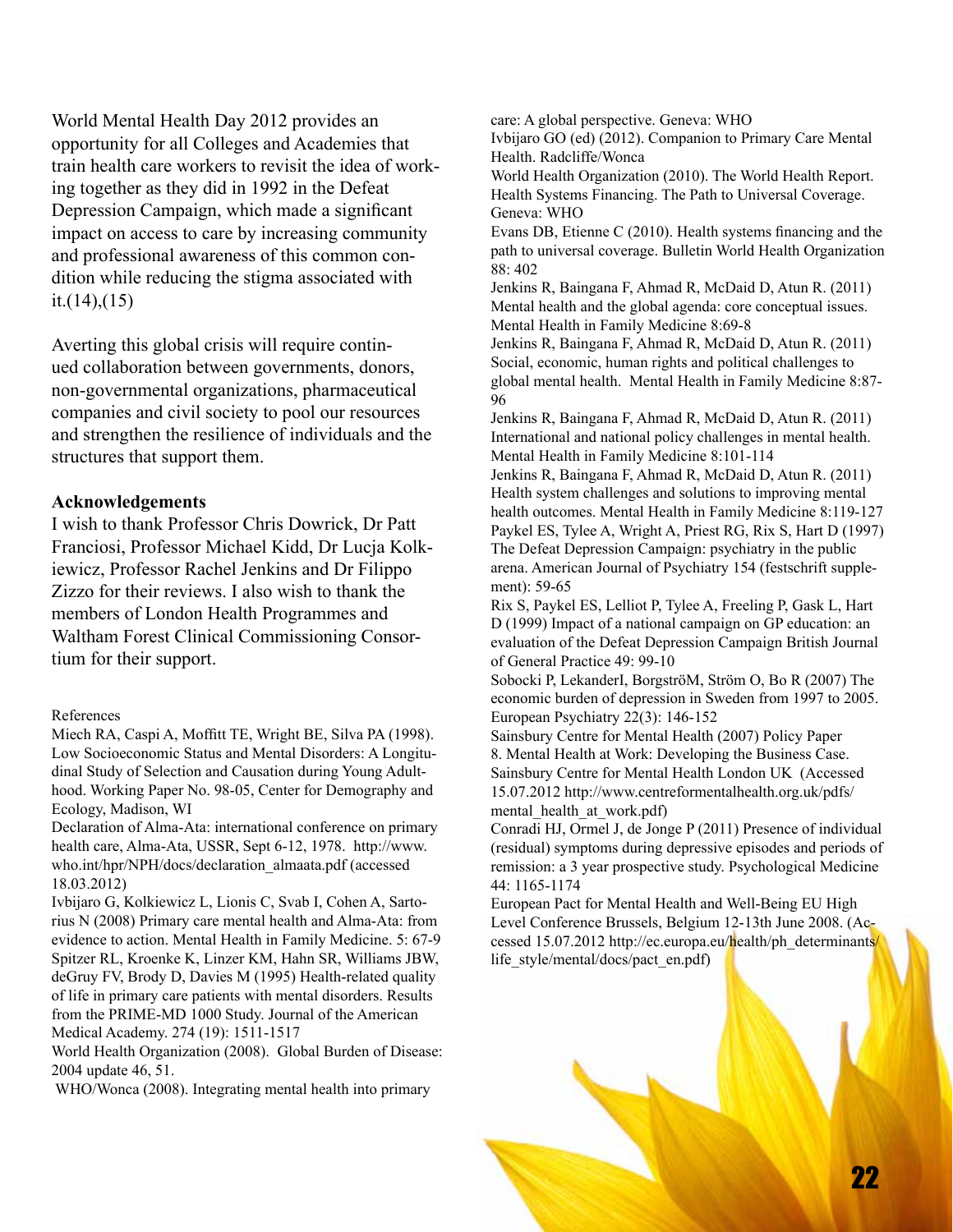## THE ECONOMIC IMPACT *of Depression*

*R. Jenkins, WHO Collaborating Centre, Institute of Psychiatry, Kings College London. Rachel@olan.org D. McDaid, London School of Economics and Political Science. d.mcdaid@lse.ac.uk*

Depression is a common problem. Broadly defined to include both pure depression and mixed anxietydepression, it affects around 5-10% of adolescents and 10-15% of adults. It can be triggered by many different personal, social and economic factors, including major macro-economic shocks (1). Across the globe it imposes a significant economic burden, not just on individuals with the disorder, but also on their families, communities, employers, health care systems and general government budgets. At a time of economic crisis across much of the globe it is therefore an issue that societies ignore at their peril: a lack of attention given to the prevention and treatment of depression in the population, and a consequent loss of capacity in the workforce, may only serve to make it more difficult for countries to emerge from economic austerity.

There is abundant research on the economic burden attributable to mental disorders in high-income countries (2-4) and a more limited but growing evidence base on the economic consequences in low- and middle-income countries (5, 6). Estimates of these costs are likely to be conservative; few take account of the way in which families may mobilize and redirect resources in ways that have long term repercussions for the family, and risk aggravating and perpetuating socioeconomic inequalities. When aggregated across economies, these household costs have an important impact on the size and productivity of the labor force and on national incomes in general. Estimates of cost also do not usually take account of the increased risks of poor physical health that have been associated with depression.

Depression also perpetuates the cycle of poverty by interfering with the capacity to function in either a

job or other activities that families engage in, leading to decreased social as well as economic productivity. Thus, people with chronic depression are often in poverty because neither they nor their carers may be able to work. In countries without universal access to health care, individuals may spend much of their savings or have to borrow money to buy conventional and/or traditional medicines. Breaking the chain of poverty and debt around people with depression is therefore vital to addressing the millennium goal of eradicating poverty and hunger (MDG1). This is not, however, just an issue for low-income countries. Greater levels of unmanageable debt and poverty can be seen in countries in Europe and elsewhere that have been experiencing the worst impacts of the economic downturn.

Another compelling reason for addressing depression is that there is ample evidence from longitudinal studies in a number of high-income countries that, if untreated, depression in childhood and youth can have profound longstanding social and economic consequences in adulthood. These include poorer levels of educational attainment, increased contact with the criminal justice system, reduced levels of employment and often lower salaries when employed, and personal relationship difficulties (7-10). In addition, depression in parents can also have adverse impacts on the health, development and education of their children (11). In some countries children may have to give up schooling during health crises to provide informal care, or it may be that the parent is simply too sick to ensure that the child goes to school. Again, at a time of economic crisis it is important to invest in the health and wellbeing of children who represent the future wealth of any nation. **23**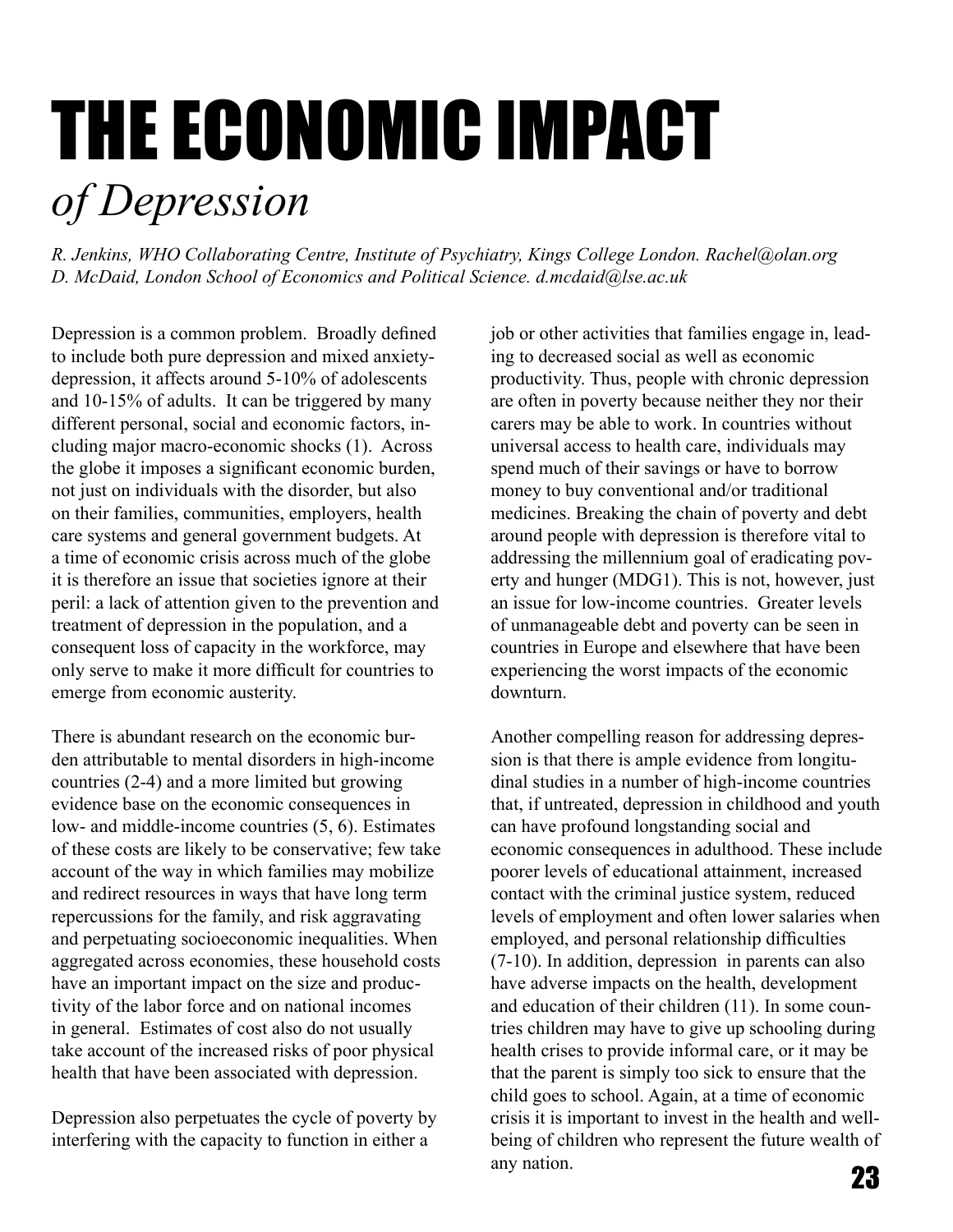The costs of depression are substantial but what do we know about the case for investing in the prevention and treatment of depression? While careful decisions must be made about how to invest in all aspects of health care, in even the poorest regions of the world cost effective actions to tackle depression can be identified (12). There is also an evidence base, albeit from high-income country contexts only, indicating that there are some cost-effective approaches for the prevention of depression across the life course (13).

In summary, although the effects of poor health on poverty are by no means unique to depression, the longer duration of a proportion of depressive illnesses makes their negative impacts greater than for most acute physical conditions. These various impacts increase the risk that households will fall into severe economic hardship, with major consequences for the national economy. Such risks are likely to increase during times of economic crisis, making it even more important not to neglect mental health.

#### References:

1. Anderson P, McDaid D, Basu S, Stuckler D. Impact of economic crises on mental health. . Copenhagen: World Health Organization Regional Office for Europe; 2011.

2. Foresight Mental Capital and Wellbeing Project. Final Project Report. London: The Government Office for Science; 2008. http://www.foresight.gov.uk/.

3. McCrone P, Dhanasiri S, Patel A, Knapp M, Lawton-Smith S. Paying the price: the cost of mental health care in England to 2026. London: King's Fund; 2008.

4. Gustavsson A, Svensson M, Jacobi F, Allgulander C, Alonso J, Beghi E, et al. Cost of disorders of the brain in Europe 2010. European neuropsychopharmacology : the journal of the European College of Neuropsychopharmacology. 2011;21(10):718- 79. Epub 2011/09/20.

5. Shah A, Jenkins R. Mental health economic studies from

developing countries reviewed in the context of those from developed countries. Acta Psychiatr Scand. 2000;101:87-103. 6. McDaid D, Knapp M, Raja S. Barriers in the mind: promoting an economic case for mental health in low and middle income countries. World Psychiatry. 2008;7(2):79-86.

7. Scott S, Knapp M, Henderson J, Maughan B. Financial cost of social exclusion: follow up study of antisocial children into adulthood. British Medical Journal. 2001;323(7306):191. 8. Fergusson DM, John Horwood L, Ridder EM. Show me the

child at seven II: childhood intelligence and later outcomes in adolescence and young adulthood. Journal of Child Psychology and Psychiatry. 2005;46(8):850-8.

9. McCrone P, Knapp M, Fombonne E. The Maudsley longterm follow-up of child and adolescent depression: predicting costs in adulthood. European Child and Adolescent Psychiatry. 2005;14:407-13.

10. Chen H, Cohen P, Kasen S, Johnson JG, Berenson K, Gordon K. Impact of Adolescent Mental Disorders and Physical Illnesses on Quality of Life 17 Years Later. Arch Pediatr Adolesc Med. 2006;160(1):93-9.

11. Rutter M, Quinton D. Parental psychiatric disorder: efffects on children. Psychological Medicine. 1984;14:853-80.

12. Chisholm D, Sanderson K, Ayuso-Mateos JL, Saxena S. Reducing the global burden of depression: population-level analysis of intervention cost-effectiveness in 14 world regions. The British journal of psychiatry : the journal of mental science. 2004;184:393-403. Epub 2004/05/05.

13. McDaid D, Park AL. Investing in mental health and wellbeing: findings from the DataPrev project. Health promotion international. 2011;26 Suppl 1:i108-39. Epub 2011/12/07.

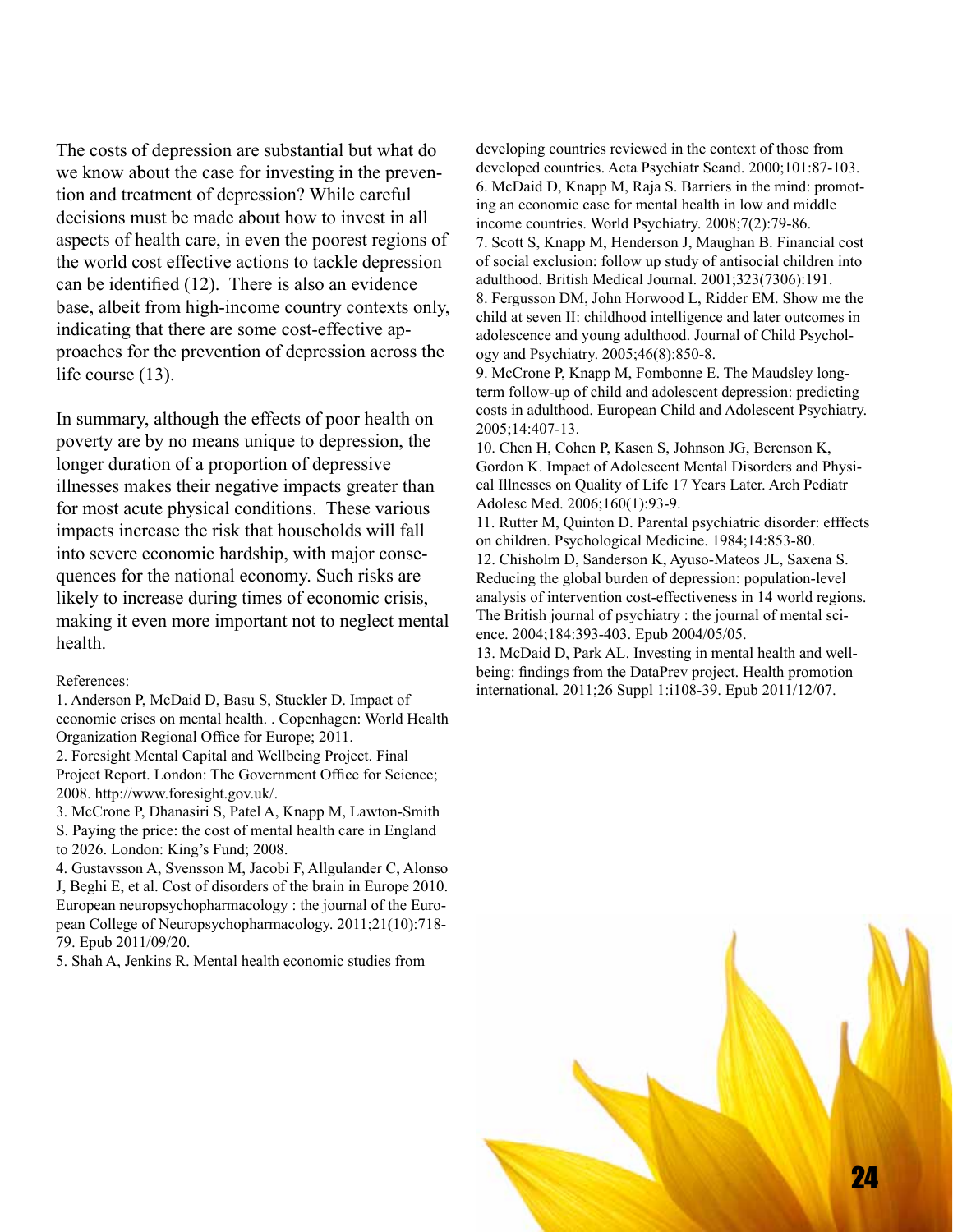## *Depression and*  DANGER TO OTHERS

*Jeffrey Geller, MD, MPH, Professor of Psychiatry, University of Massachusetts Medical School jeffrey.geller@umassmed.edu*

Today the belief that individuals with mental illness are dangerous is one of the most common misconceptions amongst the general public. While it contributes to stigma and social distance for some types of mental illness, that is not the case for depression. Where depression is concerned, the causes of stigma and social distance are grounded in other, not yet clear factors. Depression is not generally associated with dangerousness to others.

A hallmark of depression is dangerousness to self—that is, suicide. Depression is a risk factor for suicidal thinking (there are many more attempts at suicide than there are completed acts). Good mental health care can reduce the risk, and suicide prevention programs and hotlines can provide support. However the focus on suicide and its prevention draws attention away from the fact that in "worst case" situations depression and resultant suicidal thinking/suicide attempts/suicide can be dangerous to others.

The clearest examples of situations where a depressed person is a danger to others are in those instances where a depressed individual kills someone, sometimes followed by suicide. Homicide-suicide is a worldwide problem, although the percentage of homicides accounted for by homicide-suicide varies widely amongst countries. There are several situations where depression precipitates murder, and then sometimes suicide:

• Infanticide and postpartum depression: The murder of a child under one year old by his mother. Fifty percent of infant homicides occur within the first four months, with a prominent

form being "altruistic" or murder out of love, i.e., the suicidal parent does not want to leave the child "alone" and acts in what she thinks is the best interest of the child.

- Filicide: The killing of a child by a parent, which accounts for 60% of all child homicides. Depressed women who committed filicide report thinking about their own death and the death of their child(ren) for days or weeks before the event.
- Adolescent parricide, whereby a shamed and humiliated son (usually) kills a parent based on a belief this will result in a "relief of dysphoric feeling."
- Domestic homicide and homicide-suicide perpetrated by members of an older (over 65 years-old) couple include depression as one of the more frequent psychiatric disorders, a global finding.
- Mass murder followed by suicide is the alltoo-common example of extra-familial killing followed by suicide. Depression is the leading diagnosis found in these cases.

There are other ways a parent's suicide is dangerous or damaging to children. Thoughts of harming their infant occurred in 41% of depressed mothers (six times the rate compared to non-depressed mothers) and these thoughts led mothers to withdraw from their infants. Children of women with postpartum depression experience poor physical developmental outcomes.

Children bereaved by parental suicide have more depressive symptoms, disproportionate rates of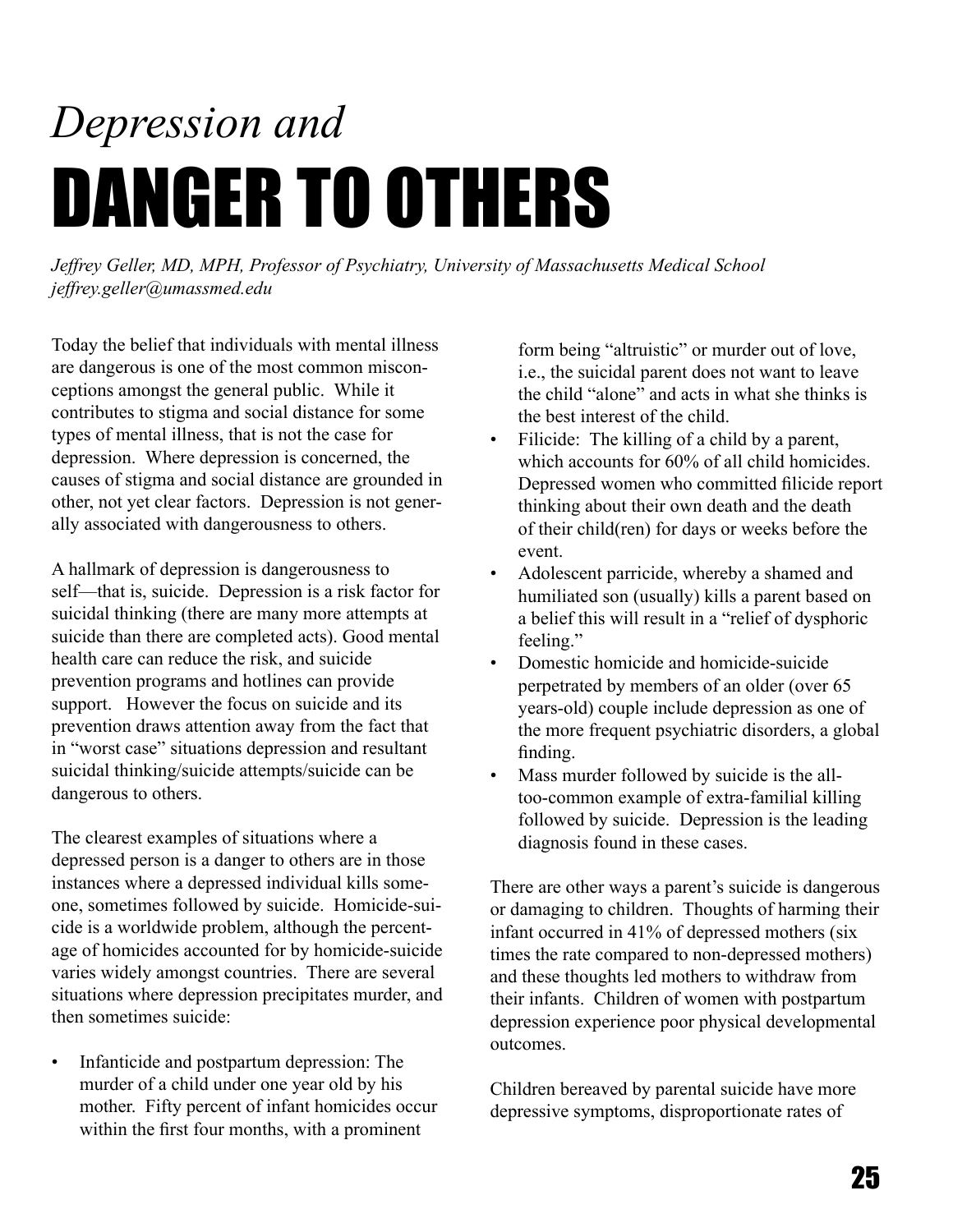suicidality and hospitalizations for suicide attempts; more psychiatric referrals, PTSD-like symptoms with guilt and self blame, higher rates of personality disorders, increased rates of convictions for violent crimes, and a substantially greater risk of suicide themselves.

Depression can be a contributing factor in a number of other situations where a suicide causes harm to others. "Suicide epidemics" have been a quagmire since long before organized psychiatry began to try to untangle its nuances. Such epidemics are known to occur sporadically, but repeatedly, in certain populations such as American Indians and in certain sites such as psychiatric inpatient units.

Suicide by car crash is an effective way to disguise a suicide: Driver suicide was ranked in the year 2000 by the WHO/Euro Multicentre Study on Parasuicide as the twelfth most common method of attempted suicide, but there is currently wide variance amongst countries in reported driver suicide. Suicide by motor vehicle is dangerous to others because the driver has no control of the actual outcome.

Some people who are intent on killing themselves set up a scenario to use another person as the lethal agent, and that other person is often a policeman/ policewoman, thus "suicide by cop." In such cases, there may well be bullets flying in all directions.

Depression can be a contributing factor to pathological fire setting, and any fire setting is dangerous to the proximate population. Fire setting is frequently used in filicide. Patients with pyromania have a higher number of previous depressive episodes as compared to patients with other impulsive control disorders.

Death by self-immolation in western and developed countries is an uncommon event, and is usually a suicide in a depressed person. In eastern and developing countries, setting oneself on fire is multifactorial, but here tradition often masks suicide rooted in depression. In self-immolation, the fire setter is the sole target, but once the fire is set, the individual who set the fire has no control over the fire's course or its destruction.

Suicidality, secondary to depression, can be a danger to others. People who commit such acts predominantly suffer from mood disorders, and the most prevalent mood disorder is major depression.

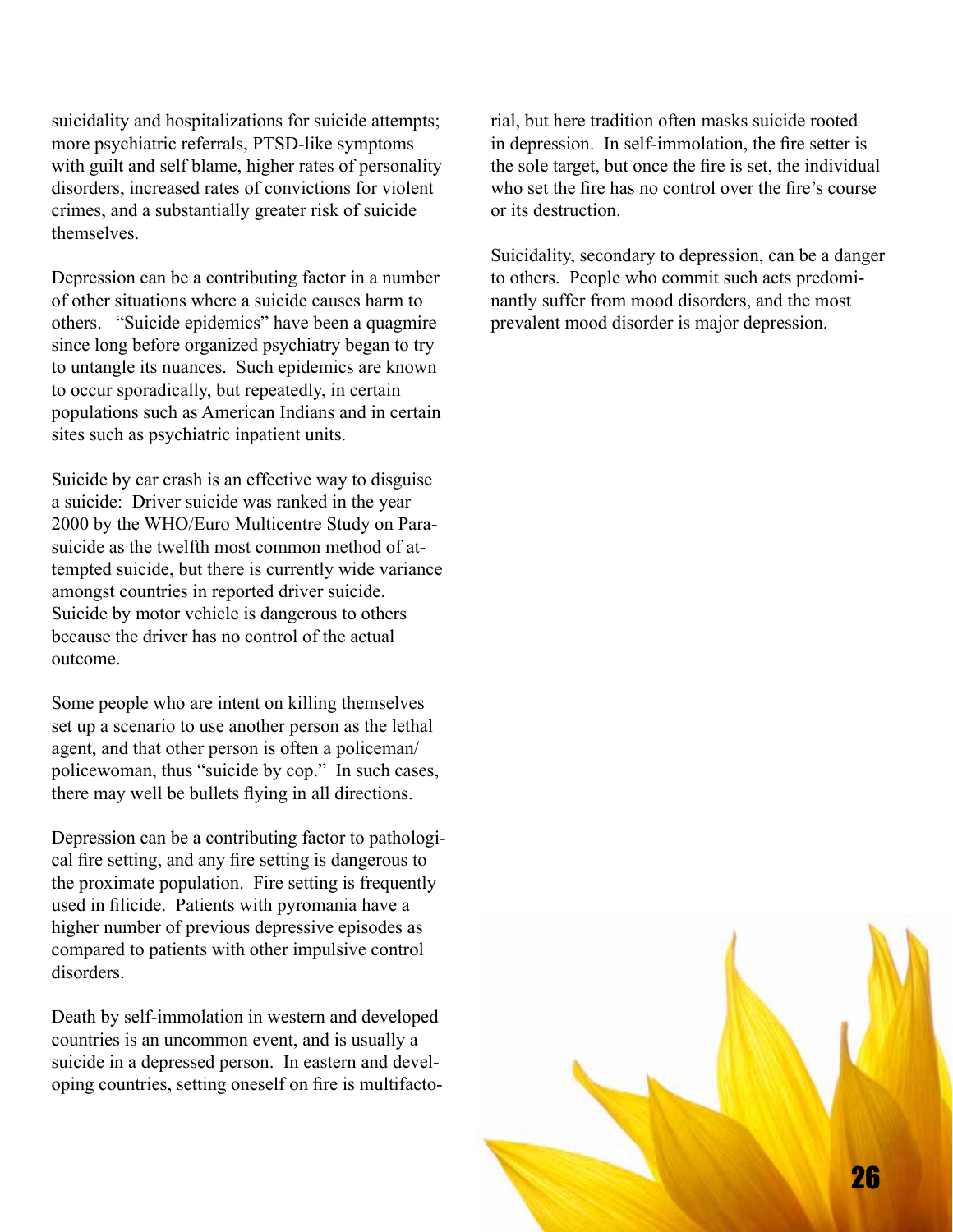# FACT SHEET

### *Helping Someone You Know With Depression*

Friends and family can be a lifeline for someone with depression. You can be a critical factor in their recovery. The information in fact sheet will provide you with some guidelines for providing the best care possible, while taking care of yourself as well.

#### **What You Can Do to Help**

Depending on the severity of the depression, there are many things you can do to help. One of the most important is talking with and listening to your loved one. Ask how they are feeling but don't force them to talk if they aren't interested. Allowing these conversations to be easy and open can show them that you are there to help. It is also good to ask them what is most helpful for them when they are feeling depressed. Listen to what they have to say. Tell them that you are there to listen when they need to talk.

#### **Understanding Depression**

It is also important for you to understand depression, its symptoms, possible course and treatments. This will help you understand your loved one and how he or she is feeling. It will also help you know if your loved one is getting better. The information provided in this packet can help you get a better understanding of the complexity of this disorder. There are also many resources online and around the world with additional information.

#### **Supporting Their Treatment**

One critical area of support for someone with depression is working with them to maintain their treatment plan, including taking their medications as prescribed, seeing healthcare practitioners as recommended, and seeking additional support as necessary. You may need to be the person to remind your loved one to take their medication every day. You may also help by setting up and/or taking them to their healthcare appointments. If they are not getting better, you may also need to encourage them to seek additional or alternative support.

#### **Recognizing Warning Signs for Suicide**

It is important to know that people with depression are more likely to attempt or commit suicide. Take seriously any comments about suicide or wanting to die. Even if you do not believe they really want to hurt themselves, the person is clearly in distress.

#### **Help with Day-to-Day Living**

Often, people with depression have difficulty with some of the basics of day-today living. If severe enough, depression can leave you feeling immobilized, unmotivated and unable to do many of life's simplest tasks. During these times, a person with depression will need support in ordinary activities —you may need to encourage them to shower, to eat, or to get some fresh air. And sometimes people might need help going to the grocery store, cleaning the house and paying bills.

#### **Supporting Regular Activities**

Try to encourage your loved one to maintain the activities they do when they are not depressed. If they play tennis regularly, offer to take them to their matches. If they volunteer at a local clinic, help them get there. If the two of you always went to a weekly movie, still go. You can also support their return to work. Don't force them to do things if they aren't ready, but do try to help them stay involved in their lives.

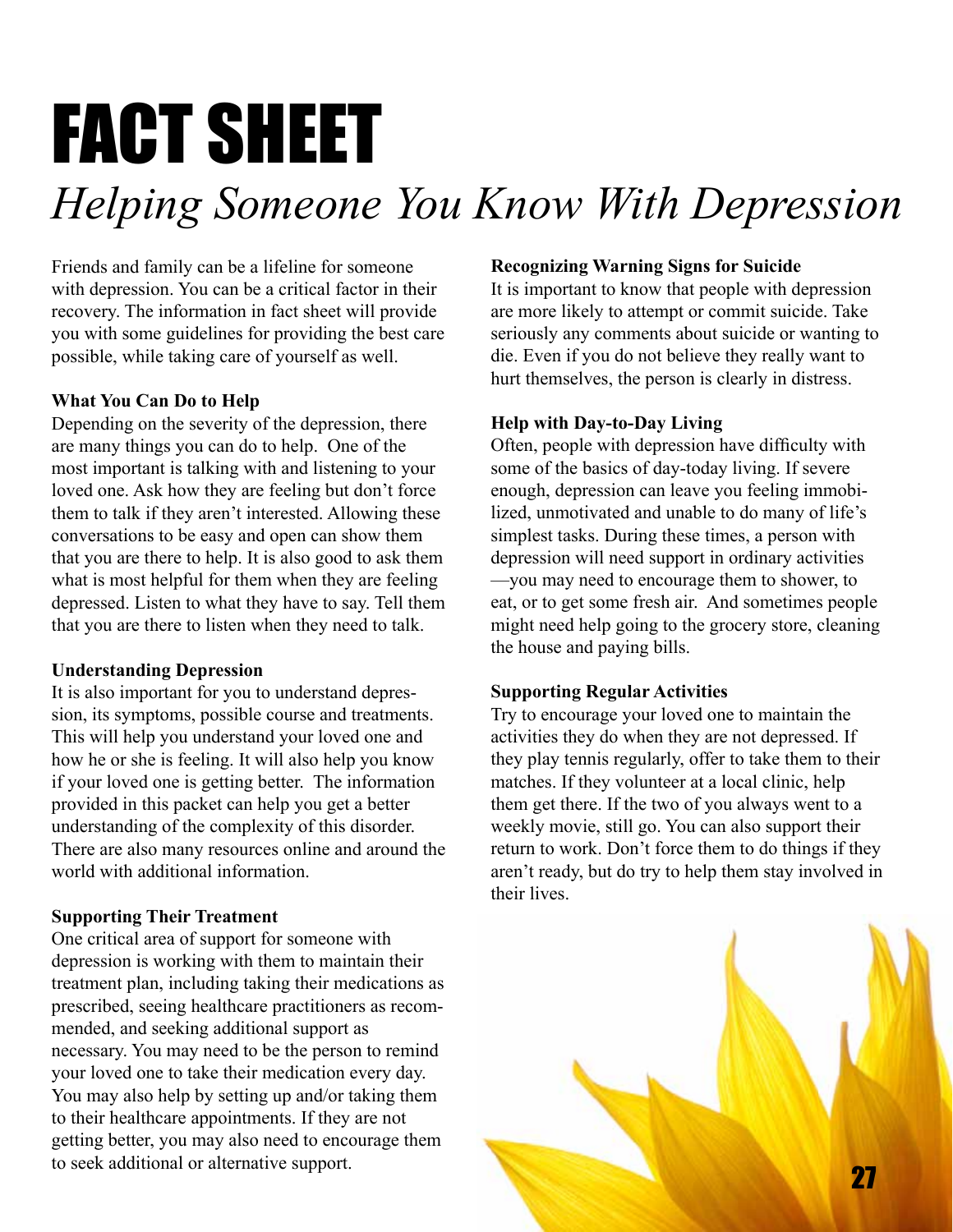# CALL TO ACTION

### *World Mental Health Day 2012*

One of the annual goals of World Mental Health Day is to encourage and promote informed advocacy and action for the improvement of services to those with mental and behavioral disorders, to promote mental health and wellbeing, and to prevent mental disorders.

Recommendations are stated here as a reminder of the unfinished work of mental health advocates worldwide. WFMH encourages mental health associations, professional associations, consumer and family organizations, and individual citizen advocates to consider how they can incorporate these recommendations into their annual advocacy and policy agendas.

- **• Provide Treatment in Primary Care:** The management and treatment of mental disorders in primary care is a fundamental step that would enable the largest number of people to get easier and faster access to services. Many are already seeking help at this level. In order for this model to be successful, however, general health personnel need to be trained in the essential skills of mental health care. Mental health should be included in training curricula, with refresher courses to improve the effectiveness of the management of mental disorders in general health services.
- **Make Psychotropic Medications Available:** Essential psychotropic medications should be provided and made constantly available at all levels of health care. Such medicines often provide the first-line treatment, especially in situations where psychosocial interventions and highly skilled professionals are unavailable.
- **• Give Care in the Community:** Community care has a better effect than institutional treatment on the outcome and quality of life of individuals with chronic mental disorders. Shifting patients from mental hospitals to care in the community is also cost-effective and respects human rights. This shift towards community care requires health workers and rehabilitation services to be available at community level, along with the provision of crisis support, protected housing, and sheltered employment.
- **Educate the Public:** Public education and awareness campaigns on mental health should be launched in all countries. Well-planned public awareness and education campaigns can reduce stigma and discrimination, increase the use of mental health services, and bring mental health and physical health care closer to each other.
- **• Involve Communities, Families and Consumers:** Communities, families and consumers should be included in the development and decision-making of policies, programs and services. Interventions should take account of age, sex, culture and social conditions, so as to meet the needs of people with mental disorders and their families.
- **• Establish National Policies, Programs and Legislation:** Mental health policy, programs and legislation are necessary steps for significant and sustained action. These should be based on current knowledge and human rights considerations. Mental health reforms should be part of the larger health system reforms and health insurance schemes should not discriminate against persons with mental disorders, in order to give wider access to treatment and to reduce burdens of care.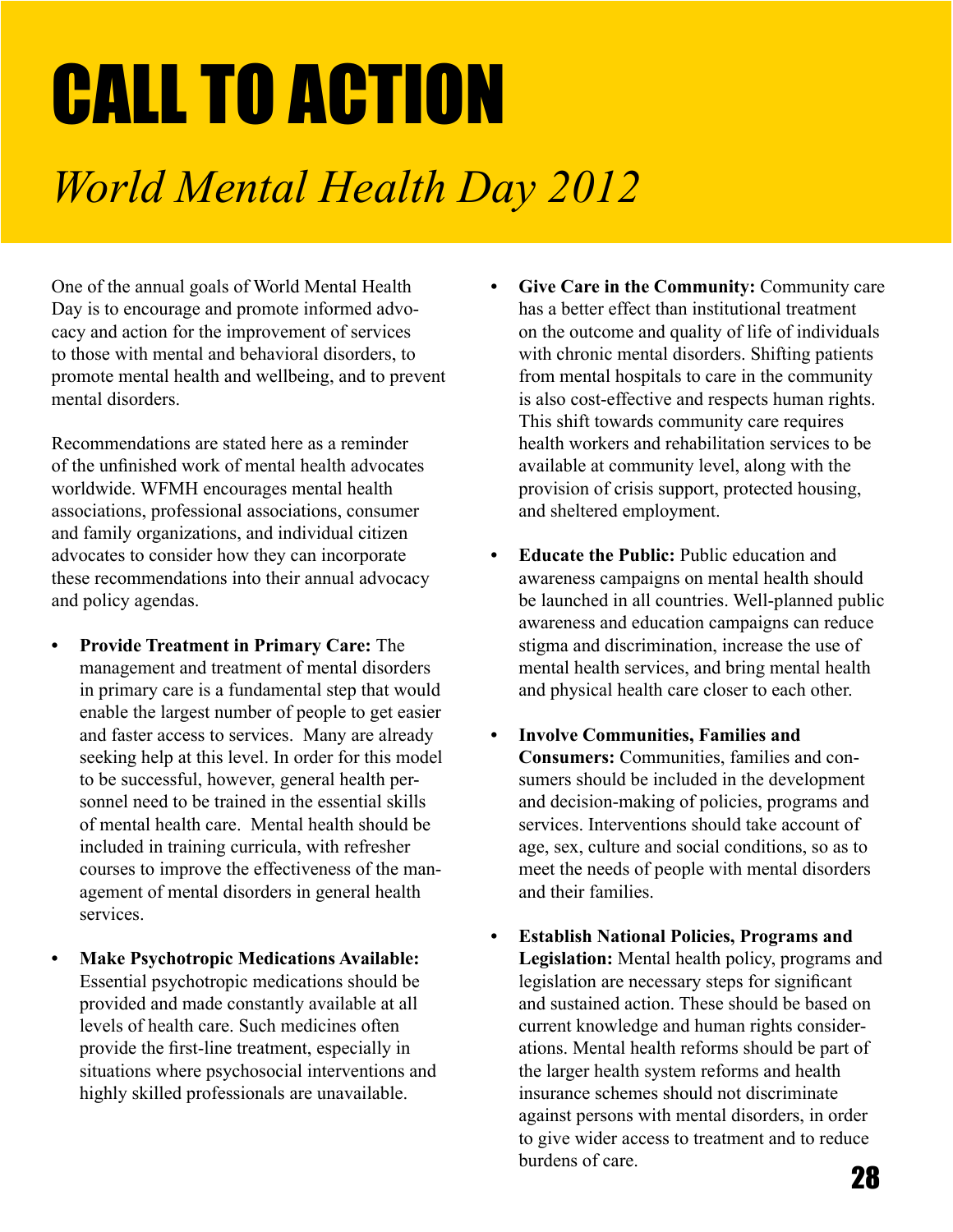- **Develop Human Resources:** Most developing countries need to increase and improve training of mental health professionals, who will provide specialized care as well as support the primary health care programs. Most developing countries lack an adequate number of such specialists to staff mental health services. Once trained, these professionals should be encouraged to remain in their country in positions that make the best use of their skills.
- **Link with Other Sectors: Sectors other than** health, such as education, labor, welfare, and law, and nongovernmental organizations should be involved in improving the mental health of communities. Nongovernmental organizations should be much more proactive, with betterdefined roles, and should be encouraged to give greater support to local initiatives.
- **• Monitor Community Mental Health:** The mental health of communities should be monitored by including mental health indicators in health information and reporting systems. The indices should include both the numbers of individuals with mental disorders and the quality of their care, as well as some more general measures of the mental health of communities. Monitoring is necessary to assess the effectiveness of mental health prevention and treatment programs, and it also strengthens arguments for the provision of more resources. New indicators for the mental health of communities are necessary.
- **Support More Research:** More research into biological and psychological aspects of mental health is needed in order to increase the understanding of mental disorders and to develop more effective interventions. Such research should be carried out on a wide international basis to understand variations across communities and to learn more about factors that influence the cause, course, and outcome of mental disorders. Building research capacity in developing countries is an urgent need.

**"On an individual, community, and national level, it is time to educate ourselves about depression and support those who are suffering from this mental disorder."** 

**"This year's World Mental Health Day provides us with an opportunity to think about the practical things that we can do. Doing nothing is not an option." Dr Gabriel Ivbijaro**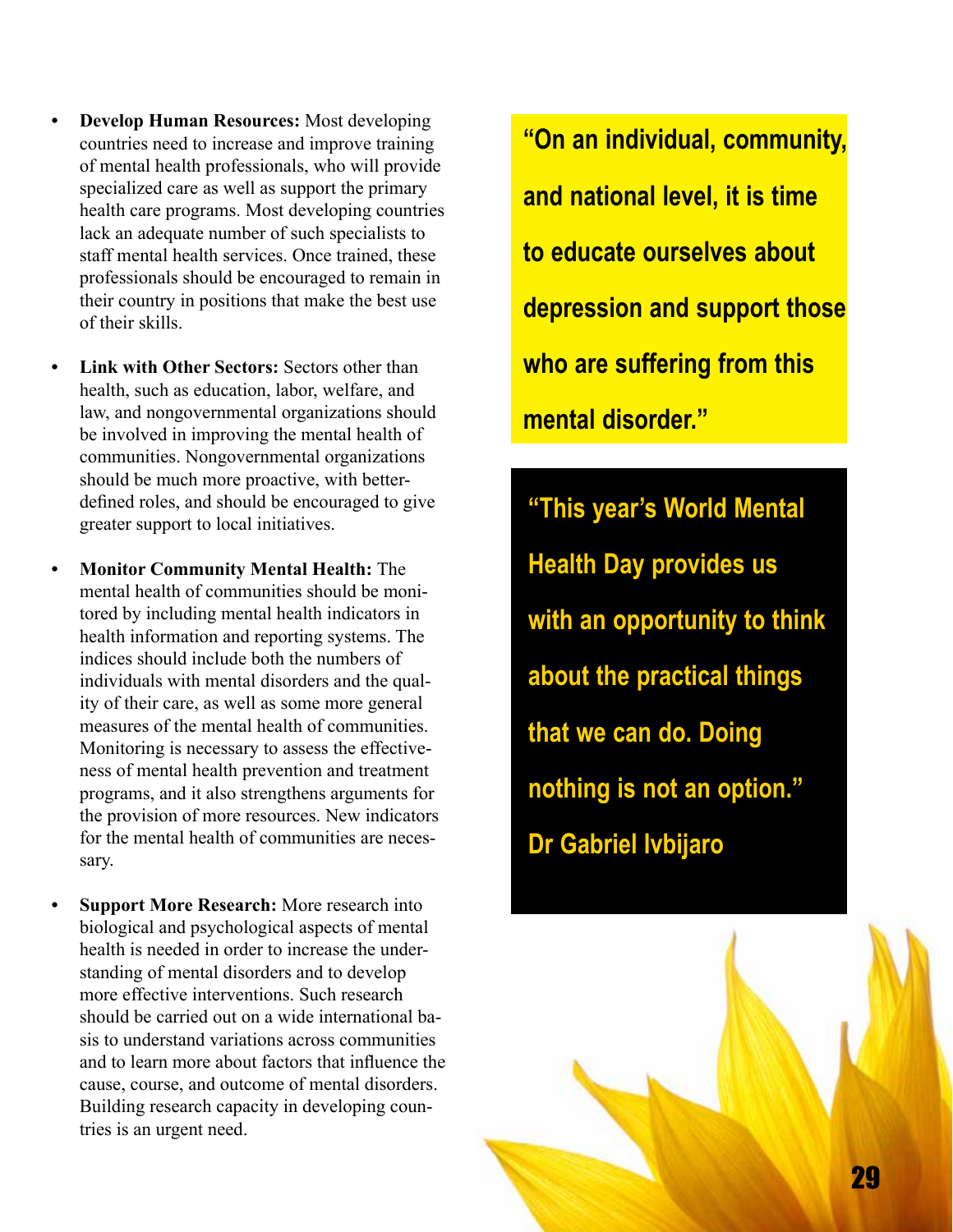

World Federation for Mental Health PO Box 807 Occoquan, VA 22125, USA info@wfmh.com www.wfmh.org

This document was made possible by a grant from:



And additional support by an educational grant from Lilly USA, LLC



For further information<br>concerning Lilly grant fundin<br>visit www.lillygrantoffice.con

And additional support from



World Mental Health Day is a registered trademark of the WFMH